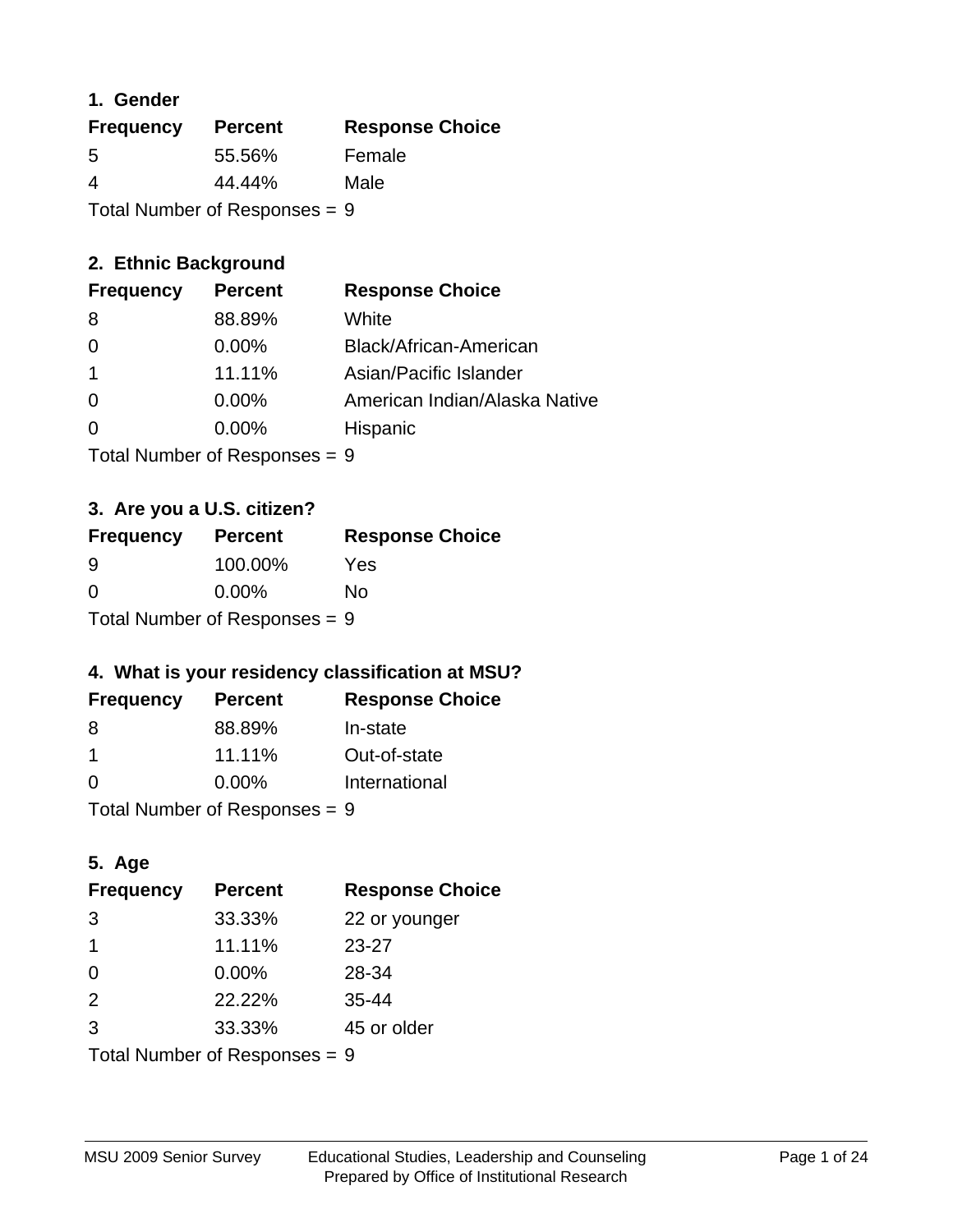**6. Has either of your parents received a bachelor's degree?**

| <b>Frequency</b>                | <b>Percent</b> | <b>Response Choice</b> |
|---------------------------------|----------------|------------------------|
| $\mathcal{P}$                   | 22.22%         | Yes                    |
| -7                              | 77.78%         | N٥                     |
| Total Number of Responses = $9$ |                |                        |

## **7. Has either of your parents received a degree from Murray State?**

| <b>Frequency</b> | <b>Percent</b> | <b>Response Choice</b> |
|------------------|----------------|------------------------|
|                  | 11.11%         | Yes                    |
|                  |                |                        |

8 88.89% No

Total Number of Responses = 9

# **8. What was your original entry status to MSU?**

| <b>Frequency</b> | <b>Percent</b> | <b>Response Choice</b>                           |
|------------------|----------------|--------------------------------------------------|
| 5                | 55.56%         | Freshman                                         |
| 3                | 33.33%         | Transfer from community college/technical school |
| $\overline{1}$   | $11.11\%$      | Transfer from 4-yr institution                   |
|                  |                |                                                  |

Total Number of Responses = 9

## **9. If transfer student, how many credits were transferred?**

| <b>Frequency</b>           | <b>Percent</b> | <b>Response Choice</b> |
|----------------------------|----------------|------------------------|
| -0                         | $0.00\%$       | 12 or fewer            |
| 0                          | $0.00\%$       | $13 - 30$              |
| 1                          | 25.00%         | $31 - 60$              |
| -3                         | 75.00%         | Over <sub>60</sub>     |
| Total Number of Deepersoon |                |                        |

Total Number of Responses = 4

# **10. If transfer student, approximately what percent of your University Studies (general education) classes did you take at Murray State?**

| <b>Frequency</b>                | <b>Percent</b> | <b>Response Choice</b> |
|---------------------------------|----------------|------------------------|
| 2                               | 50.00%         | Under 25%              |
| $\Omega$                        | $0.00\%$       | 25-49%                 |
| 2                               | 50.00%         | 50-74%                 |
| $\Omega$                        | 0.00%          | 75-100%                |
| Total Number of Responses $-$ 1 |                |                        |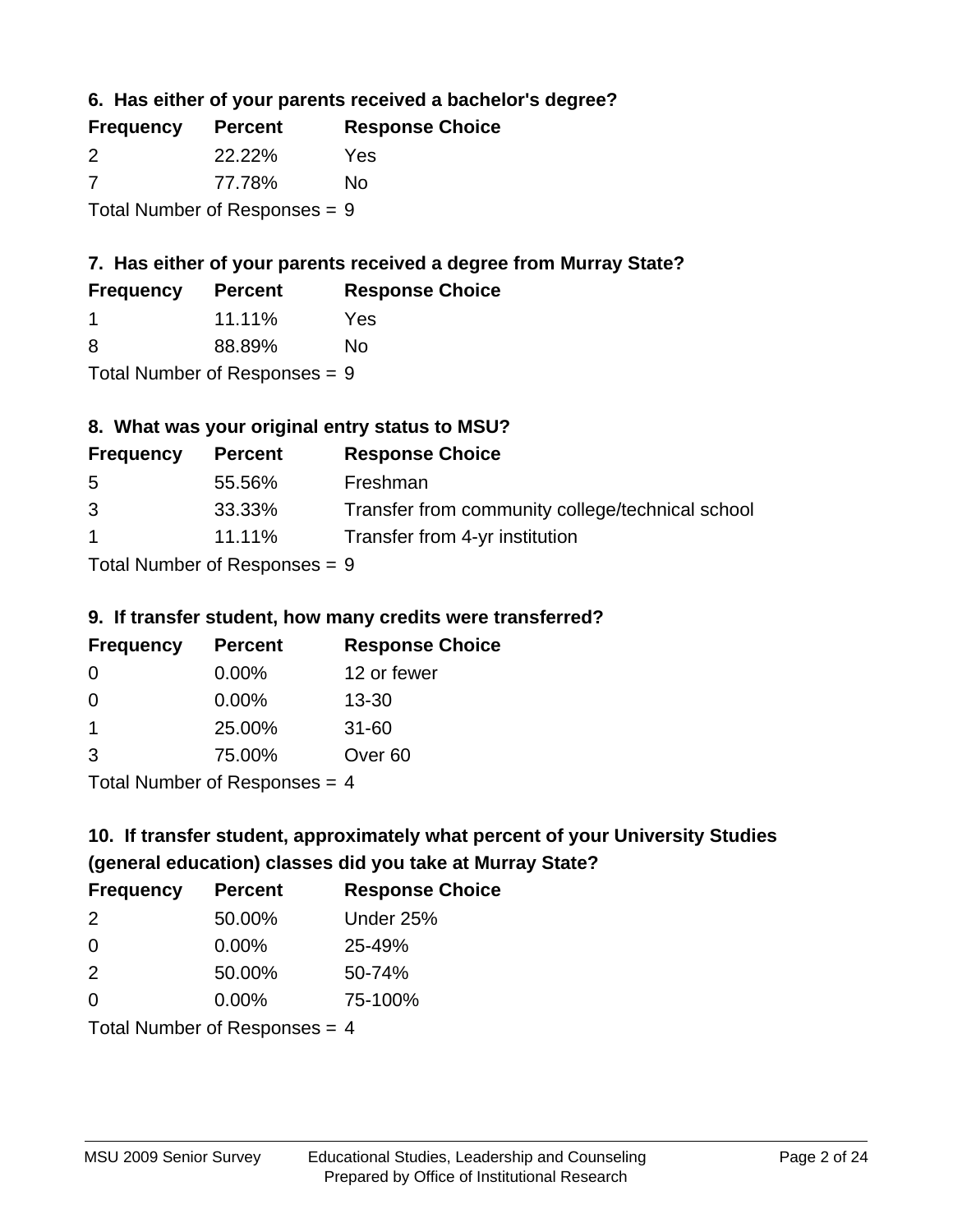## **11. What has been your attendance status at MSU?**

| <b>Frequency</b>                      | <b>Percent</b> | <b>Response Choice</b>     |
|---------------------------------------|----------------|----------------------------|
| 7                                     | 77.78%         | <b>Primarily full-time</b> |
| $\mathcal{P}$                         | 22.22%         | <b>Primarily part-time</b> |
| $T$ and Mountain of Dennes and $\sim$ |                |                            |

Total Number of Responses = 9

## **12. In which Residential College are you a member?**

| <b>Frequency</b> | <b>Percent</b> | <b>Response Choice</b>            |
|------------------|----------------|-----------------------------------|
| $\mathcal{P}$    | 22.22%         | Do not know                       |
|                  | 11.11%         | <b>Clark College</b>              |
| 1                | 11.11%         | <b>Elizabeth College</b>          |
| 0                | 0.00%          | <b>Franklin-Springer Colleges</b> |
| 0                | 0.00%          | <b>Hart College</b>               |
| 2                | 22.22%         | <b>Hester College</b>             |
|                  | 11.11%         | <b>Regents College</b>            |
| $\mathcal{P}$    | 22.22%         | <b>Richmond College</b>           |
| 0                | $0.00\%$       | <b>White College</b>              |
|                  |                |                                   |

Total Number of Responses = 9

## **13. Have you ever received any type of Financial Aid while at MSU? (Scholarships, grants, work-study, etc.)**

| <b>Frequency</b> | <b>Percent</b>              | <b>Response Choice</b> |
|------------------|-----------------------------|------------------------|
| 6                | 66.67%                      | Yes                    |
| 3                | 33.33%                      | Nο                     |
|                  | Tatal Massakan af Dagmannar |                        |

Total Number of Responses = 9

## **14. What degree are you seeking at this time?**

| <b>Frequency</b> | <b>Percent</b>                  | <b>Response Choice</b> |
|------------------|---------------------------------|------------------------|
| 0                | $0.00\%$                        | Associate              |
| 9                | 100.00%                         | <b>Baccalaureate</b>   |
|                  | Total Number of Responses = $9$ |                        |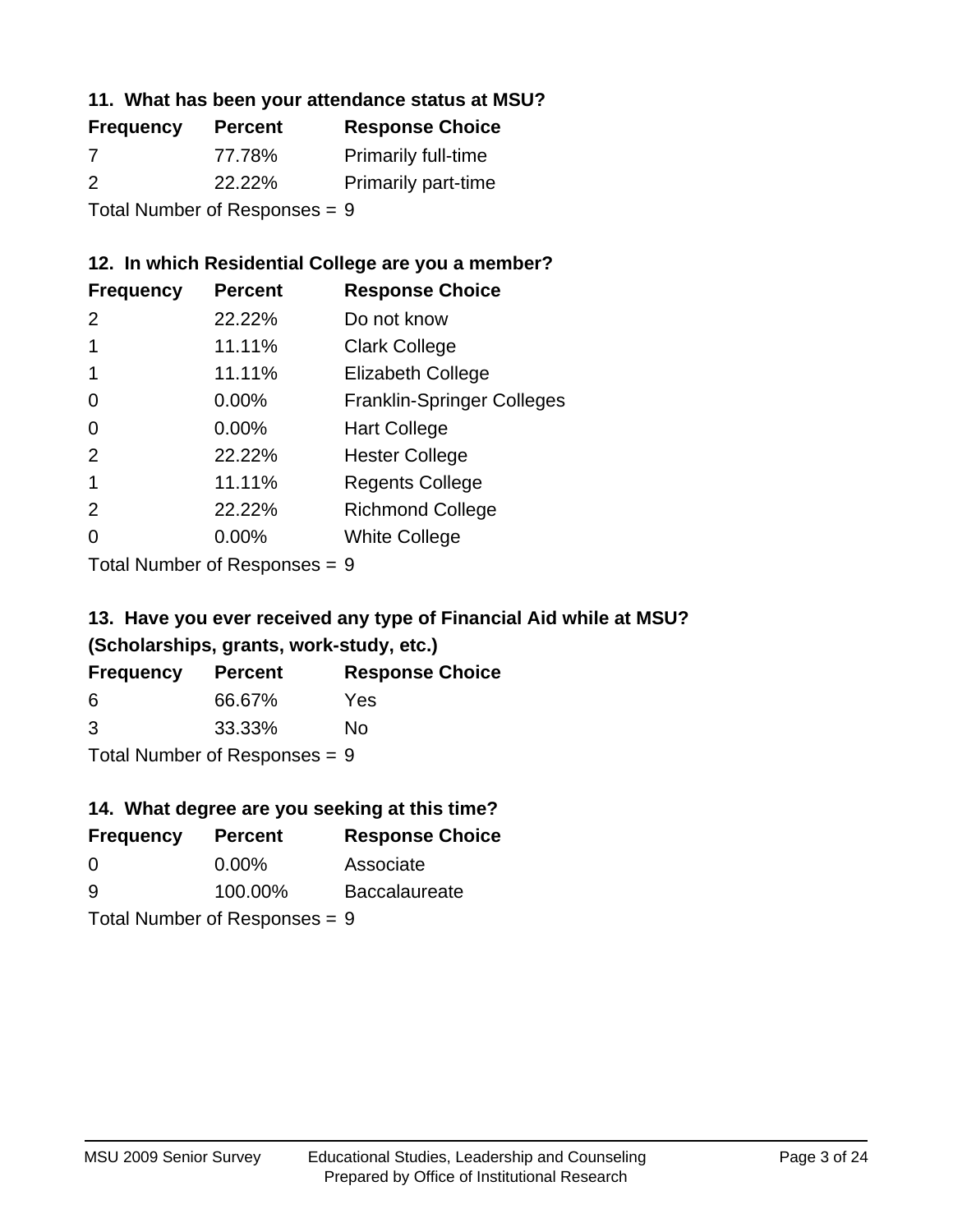**15. How many years will it take you to complete your degree from the point of your initial enrollment in college (including any time at a previous institution)?**

| <b>Frequency</b> | <b>Percent</b> | <b>Response Choice</b> |
|------------------|----------------|------------------------|
| $\Omega$         | 0.00%          | Two                    |
| 0                | 0.00%          | <b>Three</b>           |
| 2                | 22.22%         | Four                   |
| 3                | 33.33%         | Five                   |
| $\overline{1}$   | 11.11%         | <b>Six</b>             |
| 3                | 33.33%         | More than six          |
|                  |                |                        |

Total Number of Responses = 9

#### **16. In what range does your grade point average fall?**

| <b>Frequency</b> | <b>Percent</b> | <b>Response Choice</b> |
|------------------|----------------|------------------------|
|                  | 11.11%         | $2.00 - 2.50$          |
| $\mathcal{P}$    | 22.22%         | $2.51 - 3.00$          |
| $\mathcal{P}$    | 22.22%         | $3.01 - 3.50$          |
|                  | 44.44%         | $3.51 - 4.00$          |
|                  |                |                        |

Total Number of Responses = 9

## **They are used to sort the data, and do not appear in this table Questions 17 and 18 relate to department and program information.**

### **19. For what purpose did you enroll at MSU?**

| <b>Frequency</b>            | <b>Percent</b> | <b>Response Choice</b>                    |
|-----------------------------|----------------|-------------------------------------------|
| 0                           | $0.00\%$       | To receive an associate degree            |
| 9                           | 100.00%        | To receive a baccalaureate degree         |
| $\overline{0}$              | $0.00\%$       | To take a few job related courses         |
| $\Omega$                    | $0.00\%$       | To transfer to another college/university |
| Total Number of Despesses 0 |                |                                           |

Total Number of Responses = 9

# **20. What is the highest degree you eventually hope to receive?**

| <b>Frequency</b> | <b>Percent</b>             | <b>Response Choice</b> |
|------------------|----------------------------|------------------------|
| 0                | $0.00\%$                   | Associate              |
| 3                | 33.33%                     | <b>Baccalaureate</b>   |
| 6                | 66.67%                     | Graduate               |
| 0                | 0.00%                      | Professional           |
|                  | Tatal Number of Desperance |                        |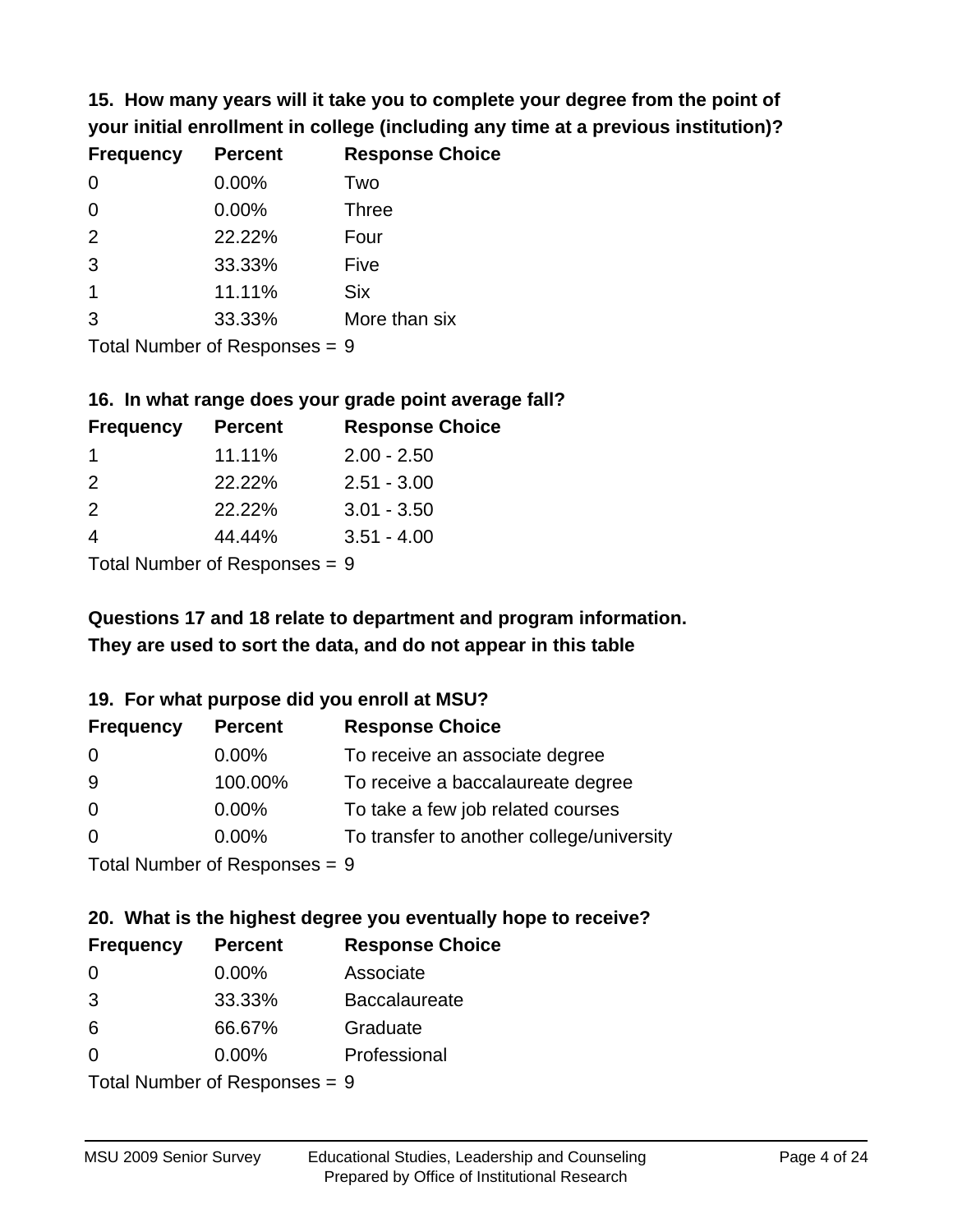### **21. Which best describes your situation?**

| <b>Frequency</b> | <b>Percent</b> | <b>Response Choice</b>               |
|------------------|----------------|--------------------------------------|
| -4               | 44.44%         | Did not change major/area            |
| $\Omega$         | $0.00\%$       | Did not initially declare major/area |
| -5               | 55.56%         | Changed major/area                   |
|                  |                |                                      |

Total Number of Responses = 9

## **22. While school was in session during the past year, how many hours per week, on average, did you work for pay?**

| <b>Frequency</b> | <b>Percent</b> | <b>Response Choice</b> |
|------------------|----------------|------------------------|
| 1                | 11.11%         | Did not work           |
| 1                | 11.11%         | Worked 1-10 hrs        |
| 2                | 22.22%         | Worked 11-20 hrs       |
| $\mathbf 1$      | 11.11%         | Worked 21-30 hrs       |
| 2                | 22.22%         | Worked 31-40 hrs       |
| 2                | 22.22%         | Worked over 40 hrs     |
|                  |                |                        |

Total Number of Responses = 9

### **23. For the most part, were classes offered at times convenient to you?**

| <b>Frequency</b>                | <b>Percent</b> | <b>Response Choice</b> |
|---------------------------------|----------------|------------------------|
| 7                               | 77.78%         | Yes                    |
| $\mathcal{P}$                   | 22.22%         | Nο                     |
| Total Number of Responses = $9$ |                |                        |

### **24. If no, what time would you have preferred?**

| <b>Frequency</b> | <b>Percent</b>                  | <b>Response Choice</b> |
|------------------|---------------------------------|------------------------|
| $\Omega$         | 0.00%                           | Late afternoon         |
| -1               | 50.00%                          | Evening                |
| $\Omega$         | $0.00\%$                        | Weekend                |
| -1               | 50.00%                          | During the day         |
|                  | Total Number of Responses $= 2$ |                        |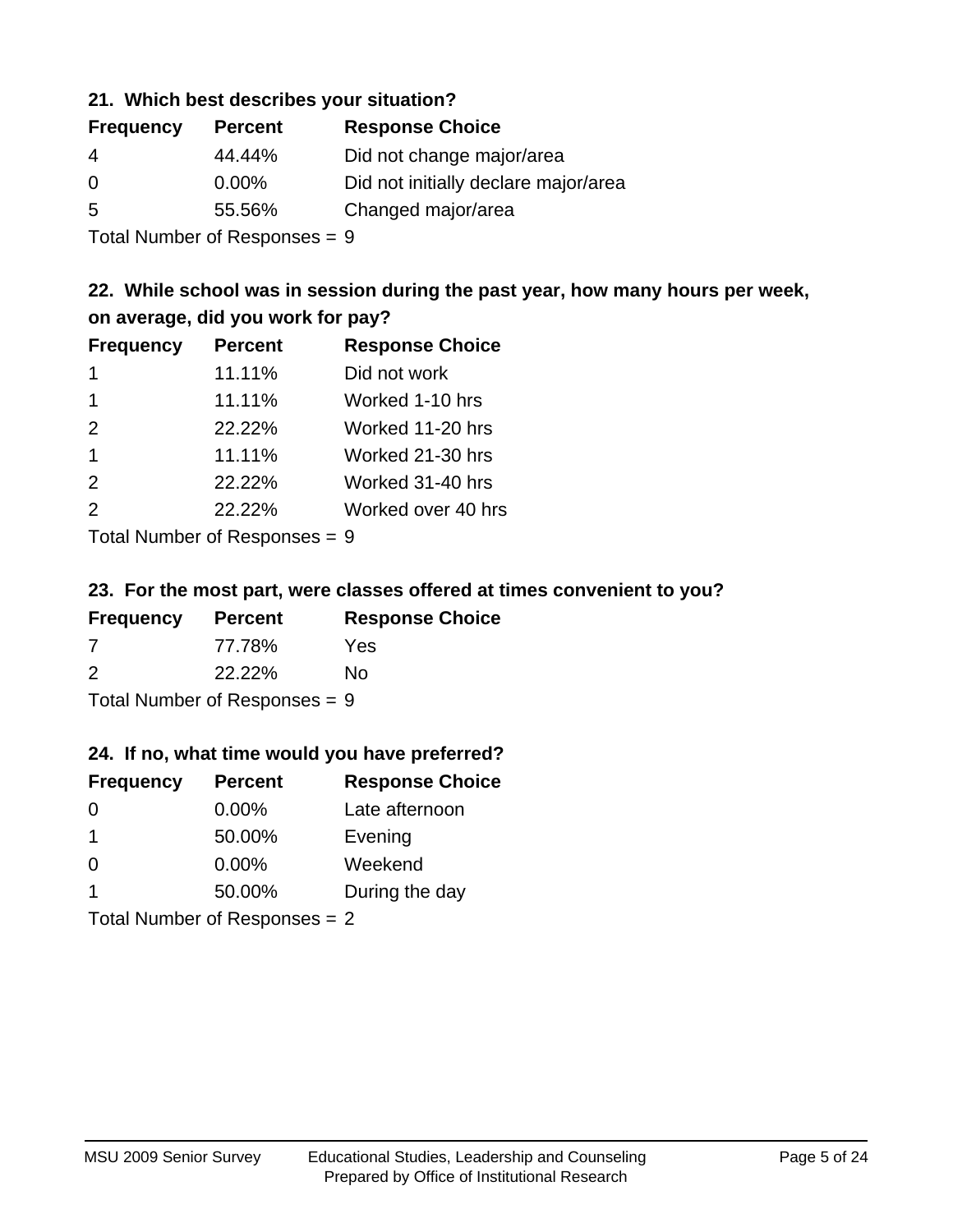### **25. Which best describes the location where you completed the majority of your coursework?**

| <b>Frequency</b> | <b>Percent</b>             | <b>Response Choice</b> |
|------------------|----------------------------|------------------------|
| 6                | 66.67%                     | Murray                 |
| 2                | 22.22%                     | Paducah                |
| 0                | $0.00\%$                   | Ft. Campbell           |
| 1                | 11.11%                     | Madisonville           |
| 0                | 0.00%                      | Hopkinsville           |
| 0                | 0.00%                      | Henderson              |
| 0                | 0.00%                      | On the Internet        |
| 0                | 0.00%                      | Other                  |
|                  | Total Number of Deepersoon | C                      |

Total Number of Responses = 9

### **26. Did you take any online courses while at Murray State?**

| <b>Frequency</b> | <b>Percent</b>                  | <b>Response Choice</b> |
|------------------|---------------------------------|------------------------|
| 4                | 44.44%                          | Yes                    |
| -5               | 55.56%                          | Nο                     |
|                  | Total Number of Responses $= 9$ |                        |

# **27. Did it take you an extra semester or more to complete degree requirements at Murray State?**

| <b>Frequency</b> | <b>Percent</b>               | <b>Response Choice</b> |
|------------------|------------------------------|------------------------|
| -7               | 77.78%                       | Yes                    |
| 2                | 22.22%                       | Nο                     |
|                  | $\tau$ . The state of $\sim$ |                        |

Total Number of Responses = 9

### **28. If yes, why did it take you an extra semester or more?**

| <b>Frequency</b> | <b>Percent</b>                | <b>Response Choice</b>                                       |
|------------------|-------------------------------|--------------------------------------------------------------|
| $\overline{1}$   | 14.29%                        | Work obligation limited my enrollment.                       |
| $\overline{1}$   | 14.29%                        | Family obligations limited my enrollment.                    |
| $\mathbf 0$      | $0.00\%$                      | Tuition and other costs of attendance limited my enrollment. |
| 2                | 28.57%                        | A decision to change majors added to my requirements.        |
| 2                | 28.57%                        | A required course or courses were not offered.               |
| $\overline{0}$   | $0.00\%$                      | Credits were lost transferring to Murray State.              |
| $\mathbf{1}$     | 14.29%                        | Other                                                        |
|                  | Total Number of Poenances - 7 |                                                              |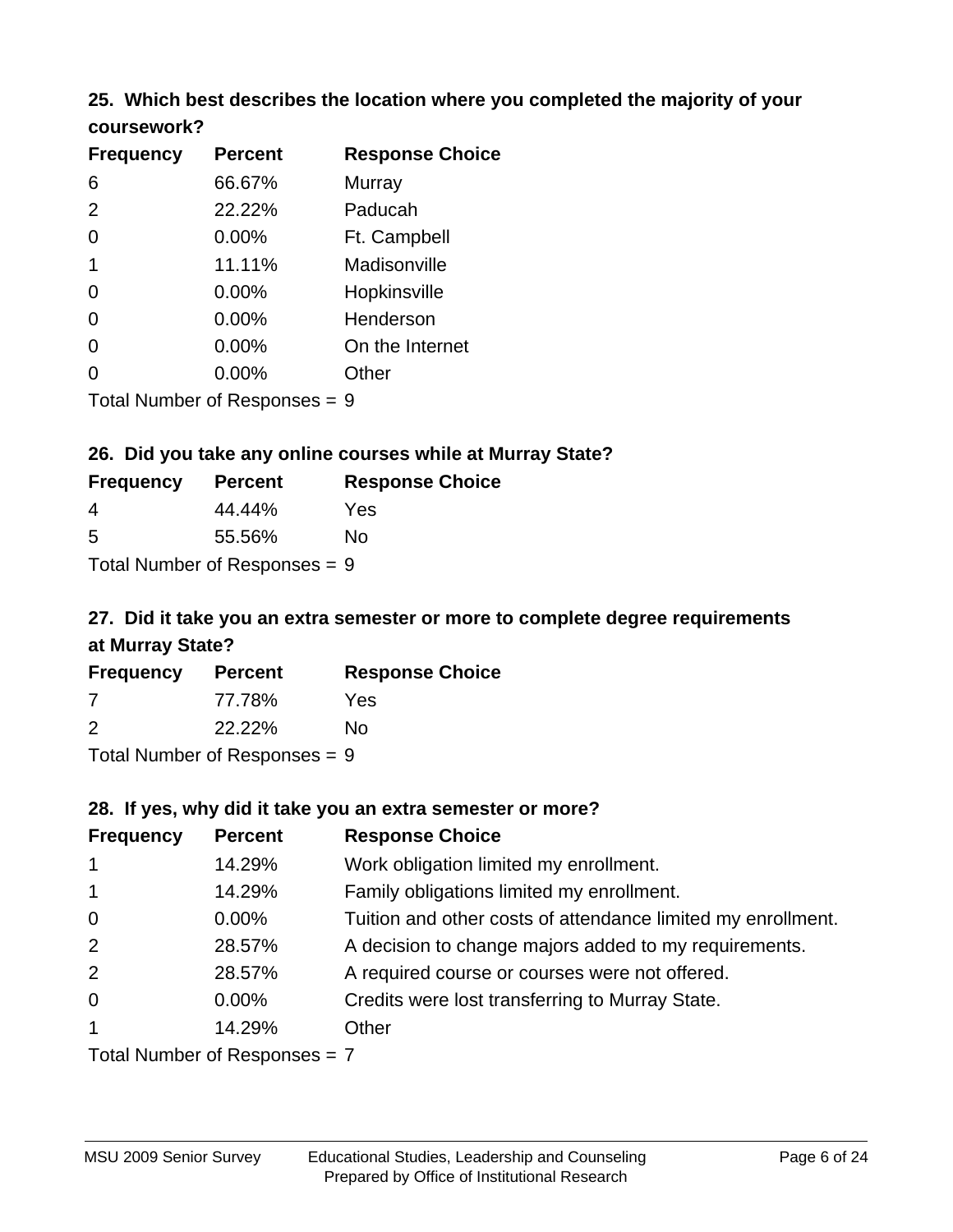## **29. Did you have trouble getting any course(s) you needed while at Murray State?**

| <b>Frequency</b> | <b>Percent</b>                  | <b>Response Choice</b> |
|------------------|---------------------------------|------------------------|
| -5               | 55.56%                          | Yes                    |
| -4               | 44.44%                          | Nο                     |
|                  | Total Number of Responses $= 9$ |                        |

## **30. If yes, why did you have trouble getting the course?**

| <b>Frequency</b> | <b>Percent</b> | <b>Response Choice</b>                                |
|------------------|----------------|-------------------------------------------------------|
| $\overline{0}$   | $0.00\%$       | Not offered the semester I needed it.                 |
| $\mathbf{1}$     | 20.00%         | Not offered at hours convenient to my work schedule.  |
| $\overline{1}$   | 20.00%         | Not offered at hours suitable for my school schedule. |
| 3                | 60.00%         | All course sections were closed.                      |
| $\overline{0}$   | $0.00\%$       | I was unaware of the prerequisites for the course.    |
|                  |                |                                                       |

Total Number of Responses = 5

## **31. Which statement best describes your experience with off-campus coop/internship?**

| <b>Frequency</b> | <b>Percent</b> | <b>Response Choice</b>             |
|------------------|----------------|------------------------------------|
| 6                | 66.67%         | Cannot judge, I did not have one.  |
| $\overline{1}$   | 11.11%         | My experience was very valuable.   |
| 2                | 22.22%         | My experience was valuable.        |
| $\overline{0}$   | $0.00\%$       | My experience was of little value. |
| $\Omega$         | 0.00%          | My experience was of no value.     |
|                  |                |                                    |

Total Number of Responses = 9

# **32. Which statement best describes your experience with on-campus faculty-directed research, scholarly, or creative project?**

| <b>Frequency</b> | <b>Percent</b> | <b>Response Choice</b>             |
|------------------|----------------|------------------------------------|
| 5                | 55.56%         | Cannot judge; I did not have one.  |
| 2                | 22.22%         | My experience was very valuable.   |
| 2                | 22.22%         | My experience was valuable.        |
| $\Omega$         | $0.00\%$       | My experience was of little value. |
| $\Omega$         | $0.00\%$       | My experience was of no value.     |
|                  |                |                                    |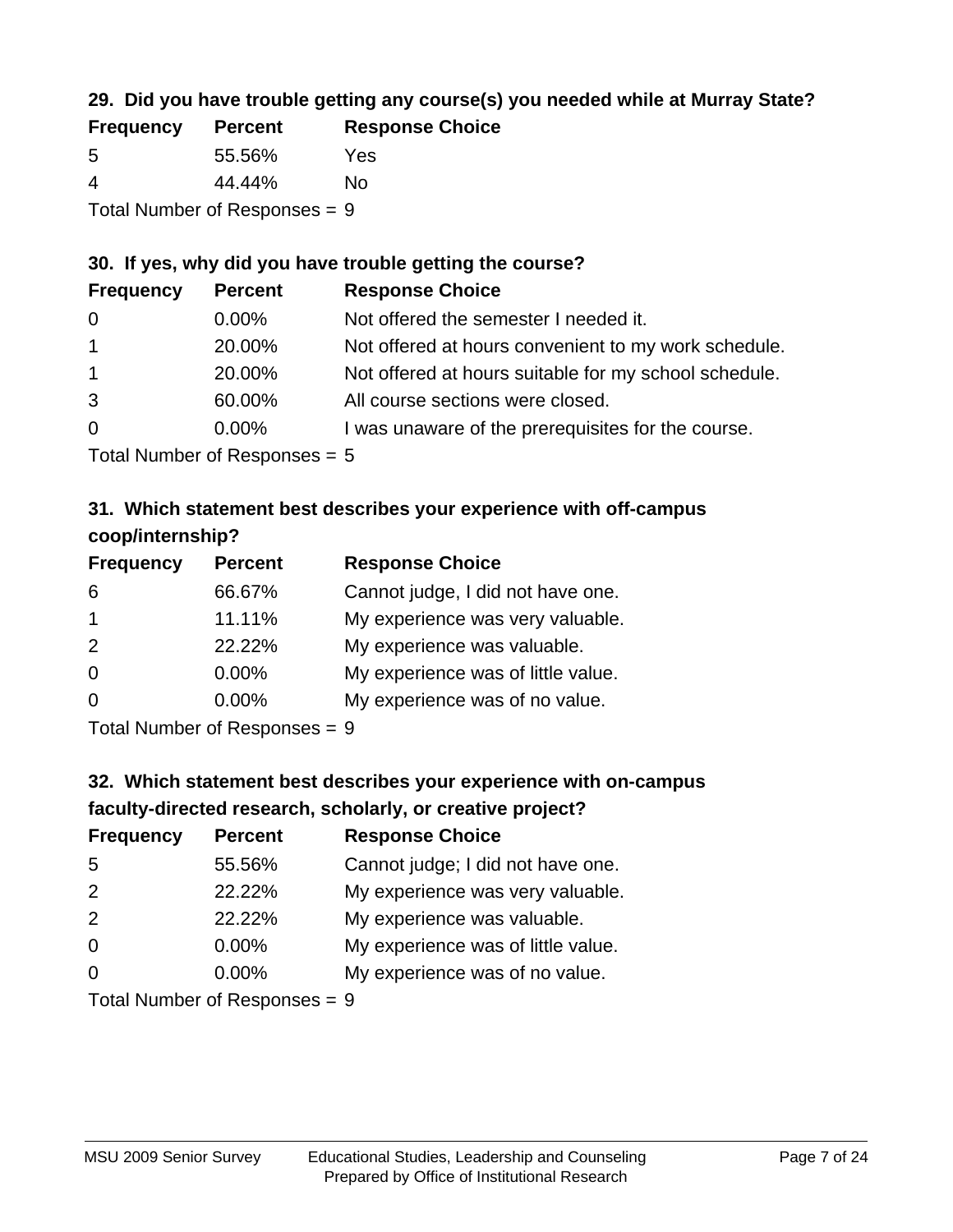#### **33. Which statement best describes your experience with academic advising in your major/area?**

| $\mathbf{u}$ yvu $\mathbf{u}$ u yvu $\mathbf{u}$ |                |                                                       |
|--------------------------------------------------|----------------|-------------------------------------------------------|
| <b>Frequency</b>                                 | <b>Percent</b> | <b>Response Choice</b>                                |
| $\overline{0}$                                   | $0.00\%$       | Cannot judge; I did not make use of the opportunity.  |
| 6                                                | 66.67%         | I was satisfied with information my adviser provided. |
| 3                                                | 33.33%         | Advice was inaccurate, incomplete, or misleading.     |
| $\overline{0}$                                   | $0.00\%$       | My adviser was not available.                         |
|                                                  |                |                                                       |

Total Number of Responses = 9

## **For questions 34-48, indicate the extent to which you were satisfied.**

| 34. Class size relative to type of course |  |  |  |  |  |  |  |  |
|-------------------------------------------|--|--|--|--|--|--|--|--|
|-------------------------------------------|--|--|--|--|--|--|--|--|

| <b>Frequency</b>                | <b>Percent</b> | <b>Response Choice</b> |  |
|---------------------------------|----------------|------------------------|--|
| 4                               | 44.44%         | Very satisfied         |  |
| 5                               | 55.56%         | Satisfied              |  |
| $\Omega$                        | 0.00%          | <b>Dissatisfied</b>    |  |
| $\Omega$                        | 0.00%          | Very dissatisfied      |  |
| Total Number of Poenonces $= 0$ |                |                        |  |

Total Number of Responses = 9

## **35. Out-of-class availability of faculty**

| <b>Frequency</b> | <b>Percent</b> | <b>Response Choice</b> |
|------------------|----------------|------------------------|
| $\mathcal{P}$    | 22.22%         | Very satisfied         |
| 5                | 55.56%         | Satisfied              |
| 2                | 22.22%         | <b>Dissatisfied</b>    |
| $\Omega$         | 0.00%          | Very dissatisfied      |
|                  |                |                        |

Total Number of Responses = 9

## **36. Effectiveness of your high school preparation for college work**

| <b>Frequency</b> | <b>Percent</b>             | <b>Response Choice</b> |  |
|------------------|----------------------------|------------------------|--|
| $\mathcal{P}$    | 22.22%                     | Very satisfied         |  |
| 2                | 22.22%                     | Satisfied              |  |
| $\overline{4}$   | 44.44%                     | <b>Dissatisfied</b>    |  |
|                  | 11.11%                     | Very dissatisfied      |  |
|                  | Tatal Number of Desperance |                        |  |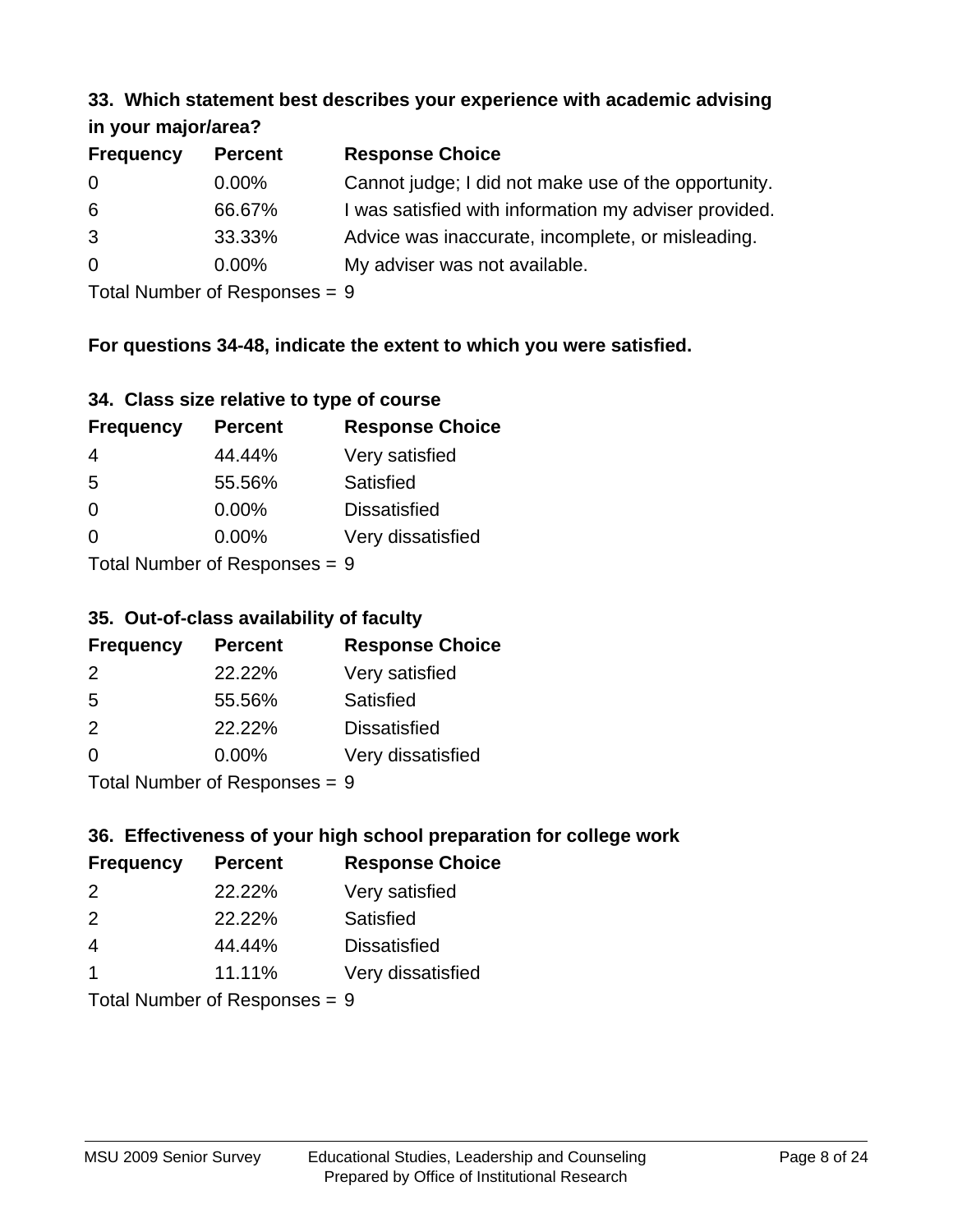## **37. Fairness of faculty in their treatment of individual students**

| <b>Frequency</b> | <b>Percent</b> | <b>Response Choice</b> |
|------------------|----------------|------------------------|
| 3                | 33.33%         | Very satisfied         |
| 5                | 55.56%         | Satisfied              |
| 0                | $0.00\%$       | <b>Dissatisfied</b>    |
|                  | 11.11%         | Very dissatisfied      |
|                  |                |                        |

Total Number of Responses = 9

### **38. Overall quality of instruction at Murray State**

| <b>Frequency</b> | <b>Percent</b> | <b>Response Choice</b> |
|------------------|----------------|------------------------|
| 3                | 33.33%         | Very satisfied         |
| .5               | 55.56%         | Satisfied              |
|                  | 11.11%         | <b>Dissatisfied</b>    |
| $\Omega$         | 0.00%          | Very dissatisfied      |
|                  |                |                        |

Total Number of Responses = 9

## **39. Quality of instruction in University Studies (General Education) courses**

| <b>Frequency</b> | <b>Percent</b> | <b>Response Choice</b> |
|------------------|----------------|------------------------|
|                  | 11.11%         | Very satisfied         |
| 7                | 77.78%         | Satisfied              |
| -1               | 11.11%         | <b>Dissatisfied</b>    |
| $\Omega$         | 0.00%          | Very dissatisfied      |
|                  |                |                        |

Total Number of Responses = 9

#### **40. Quality of instruction in your major**

| <b>Frequency</b>           | <b>Percent</b> | <b>Response Choice</b> |
|----------------------------|----------------|------------------------|
| 4                          | 44.44%         | Very satisfied         |
| 5                          | 55.56%         | Satisfied              |
| $\Omega$                   | 0.00%          | <b>Dissatisfied</b>    |
| $\Omega$                   | 0.00%          | Very dissatisfied      |
| Tatal Number of Desperance |                |                        |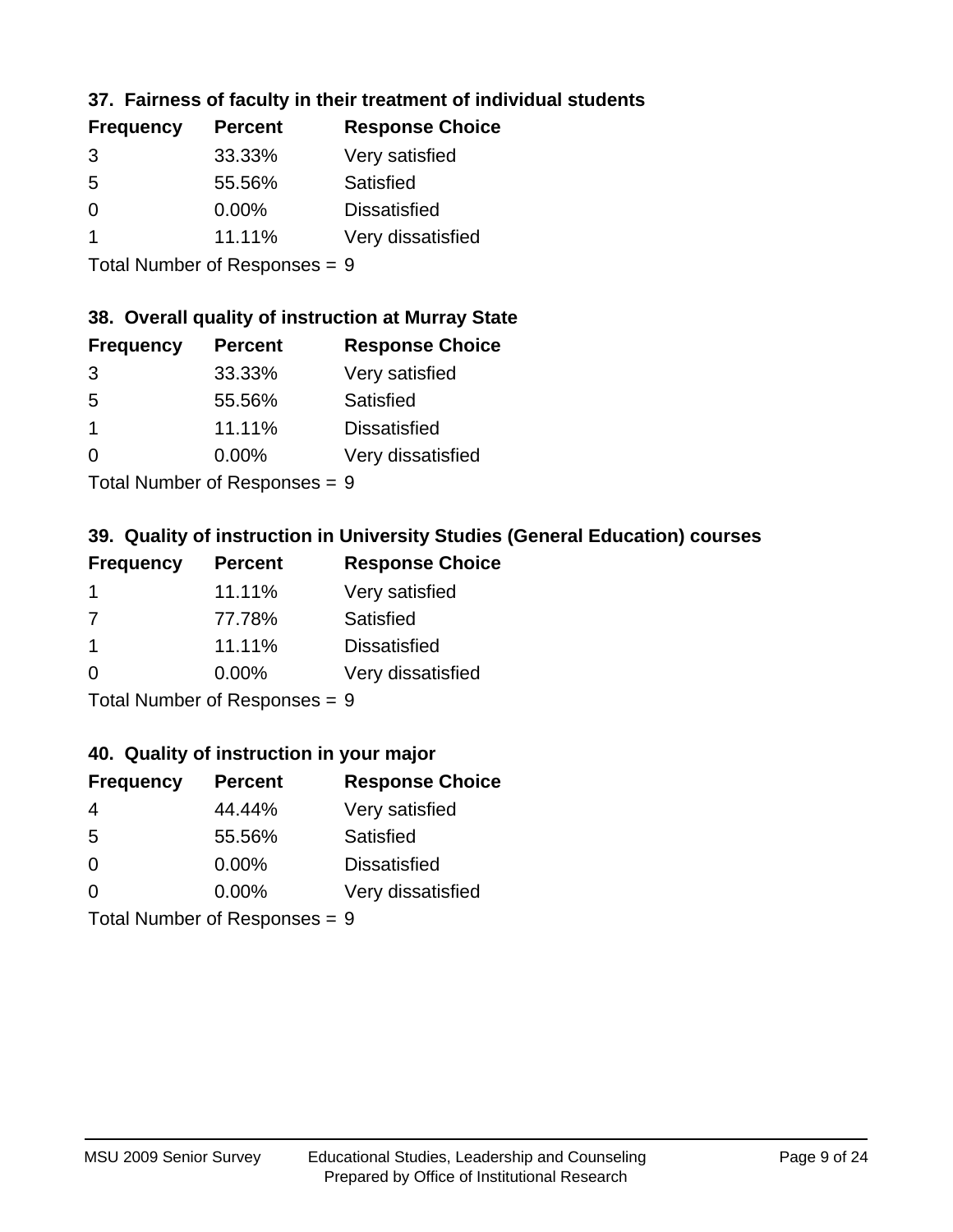## **41. Clarity of program objectives in your major**

| <b>Frequency</b> | <b>Percent</b> | <b>Response Choice</b> |
|------------------|----------------|------------------------|
|                  | 11.11%         | Very satisfied         |
| 6                | 66.67%         | Satisfied              |
| $\mathcal{P}$    | 22.22%         | <b>Dissatisfied</b>    |
| $\Omega$         | $0.00\%$       | Very dissatisfied      |
|                  |                |                        |

Total Number of Responses = 9

### **42. Intellectual challenge of the academic program**

| <b>Frequency</b> | <b>Percent</b> | <b>Response Choice</b> |
|------------------|----------------|------------------------|
| 3                | 33.33%         | Very satisfied         |
| .5               | 55.56%         | Satisfied              |
| -1               | 11.11%         | <b>Dissatisfied</b>    |
| $\Omega$         | 0.00%          | Very dissatisfied      |
|                  |                |                        |

Total Number of Responses = 9

## **43. Encouragement and information from your major department for employment after graduation**

| <b>Frequency</b>     | <b>Percent</b> | <b>Response Choice</b> |
|----------------------|----------------|------------------------|
| 2                    | 22.22%         | Very satisfied         |
| 5                    | 55.56%         | Satisfied              |
| $\blacktriangleleft$ | 11.11%         | <b>Dissatisfied</b>    |
| $\blacktriangleleft$ | 11.11%         | Very dissatisfied      |
|                      |                |                        |

Total Number of Responses = 9

# **44. Availability of opportunities to engage in a faculty-mentored research,**

### **scholarly, or creative project in your area of study/interest**

| <b>Frequency</b> | <b>Percent</b> | <b>Response Choice</b> |
|------------------|----------------|------------------------|
|                  | 11.11%         | Very satisfied         |
| 6                | 66.67%         | Satisfied              |
|                  | 11.11%         | <b>Dissatisfied</b>    |
|                  | 11.11%         | Very dissatisfied      |
|                  |                |                        |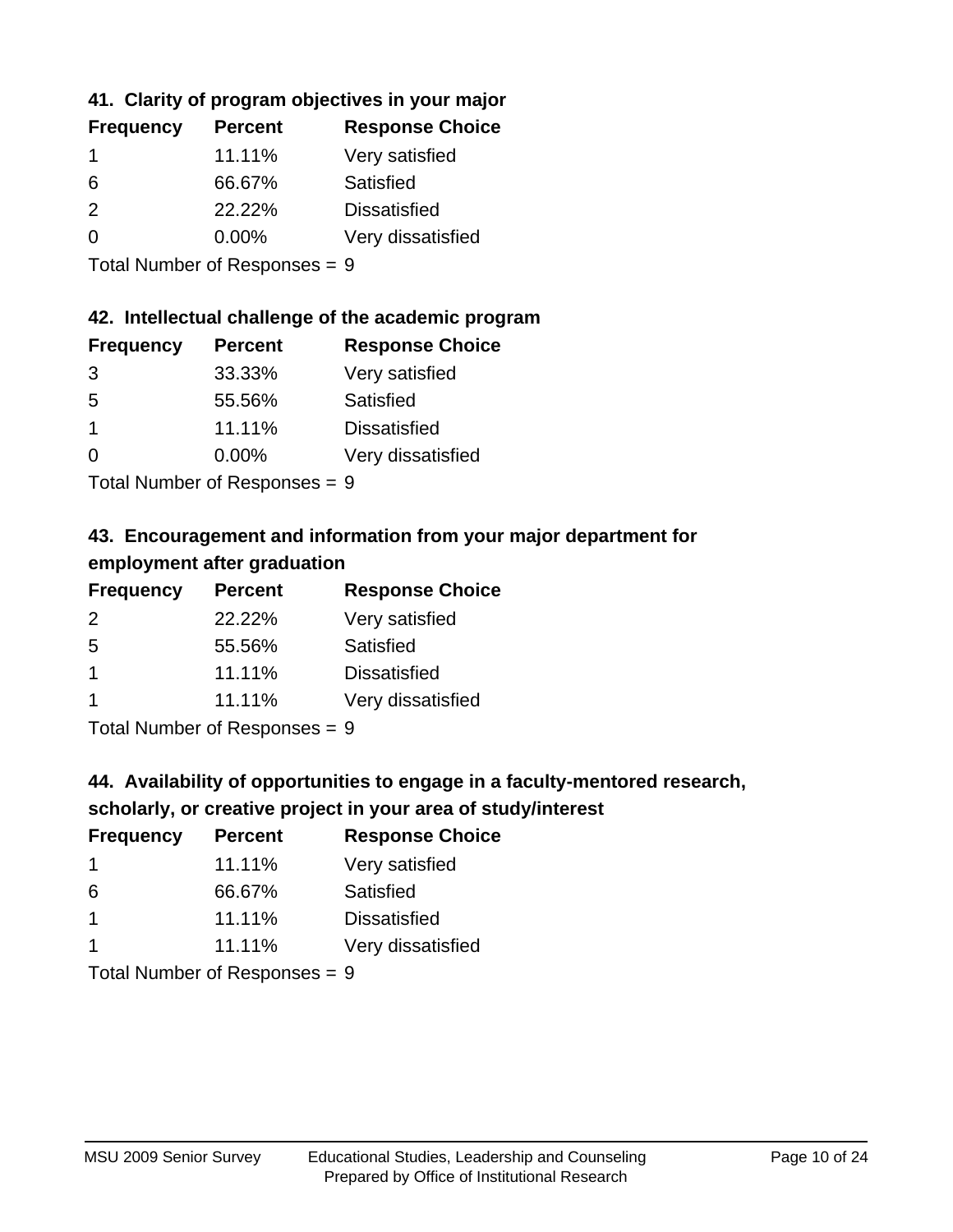### **45. Library hours**

| <b>Frequency</b> | <b>Percent</b> | <b>Response Choice</b> |
|------------------|----------------|------------------------|
| 2                | 22.22%         | Very satisfied         |
| 7                | 77.78%         | Satisfied              |
| $\Omega$         | $0.00\%$       | <b>Dissatisfied</b>    |
| $\Omega$         | $0.00\%$       | Very dissatisfied      |
|                  |                |                        |

Total Number of Responses = 9

## **46. Effectiveness of library personnel in meeting your information needs**

| <b>Frequency</b> | <b>Percent</b> | <b>Response Choice</b> |
|------------------|----------------|------------------------|
| $\mathcal{P}$    | 22.22%         | Very satisfied         |
| 7                | 77.78%         | Satisfied              |
| 0                | 0.00%          | <b>Dissatisfied</b>    |
| ∩                | $0.00\%$       | Very dissatisfied      |
|                  |                |                        |

Total Number of Responses = 9

### **47. Access to library resources on hand**

| <b>Frequency</b>          | <b>Percent</b> | <b>Response Choice</b> |
|---------------------------|----------------|------------------------|
| -1                        | 11.11%         | Very satisfied         |
| 8                         | 88.89%         | Satisfied              |
| $\Omega$                  | $0.00\%$       | <b>Dissatisfied</b>    |
| ∩                         | 0.00%          | Very dissatisfied      |
| Total Number of Deepensee |                |                        |

Total Number of Responses = 9

### **48. Electronic access to library resources**

| <b>Frequency</b>                | <b>Percent</b> | <b>Response Choice</b> |
|---------------------------------|----------------|------------------------|
| -1                              | 11.11%         | Very satisfied         |
| 8                               | 88.89%         | Satisfied              |
| $\Omega$                        | $0.00\%$       | <b>Dissatisfied</b>    |
| $\Omega$                        | $0.00\%$       | Very dissatisfied      |
| Total Number of Responses = $9$ |                |                        |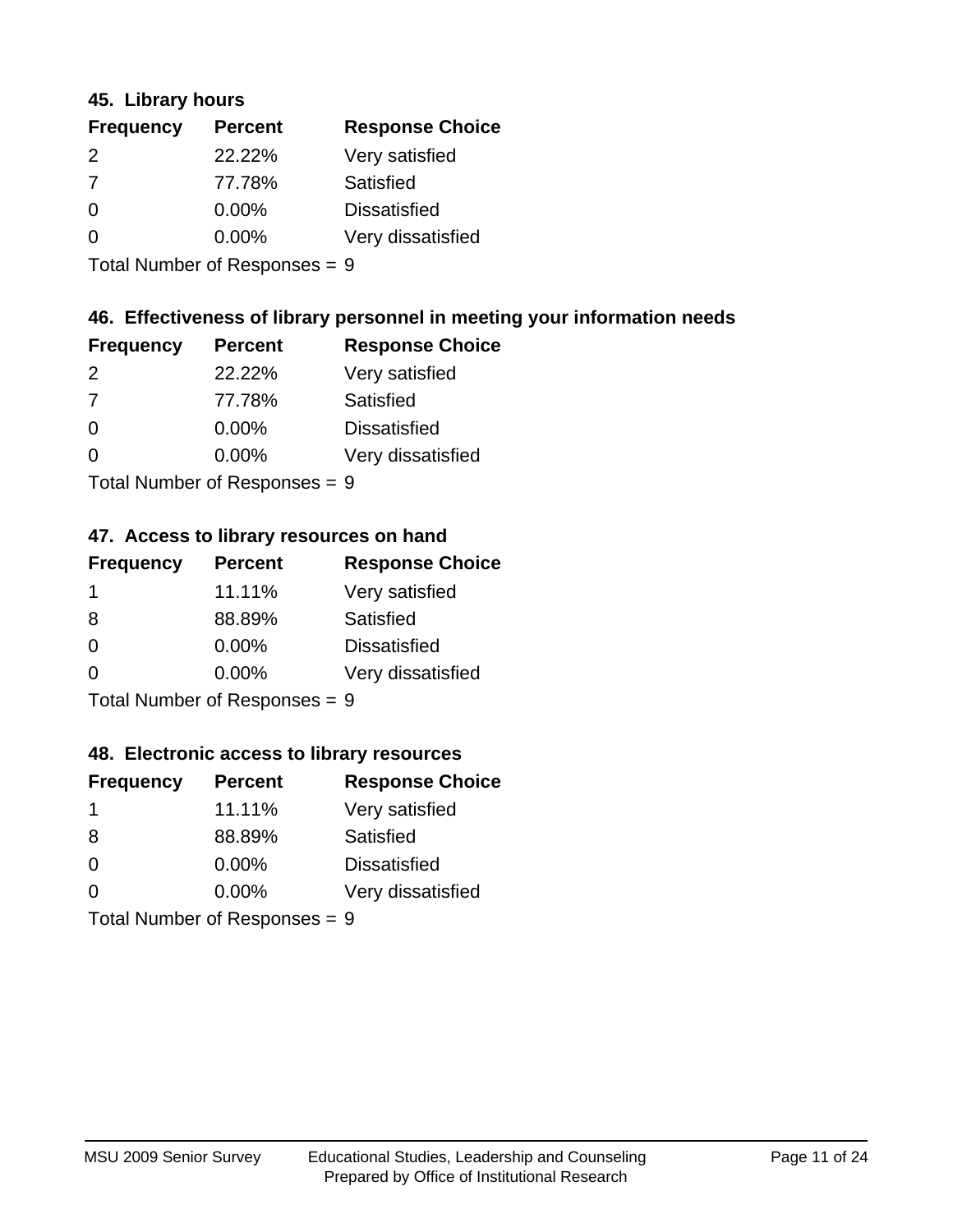**was in helping you achieve these goals. For questions 49-55, please indicate how effective University Studies at MSU** 

## **49. Writing Skills**

| <b>Frequency</b>                | <b>Percent</b> | <b>Response Choice</b> |
|---------------------------------|----------------|------------------------|
| -1                              | 11.11%         | Very effective         |
| 5                               | 55.56%         | Effective              |
| 3                               | 33.33%         | Ineffective            |
| $\Omega$                        | $0.00\%$       | Very ineffective       |
| Total Number of Responses = $9$ |                |                        |

## **50. Speaking Skills**

| <b>Frequency</b>          | <b>Percent</b> | <b>Response Choice</b> |
|---------------------------|----------------|------------------------|
| -1                        | 11.11%         | Very effective         |
| 7                         | 77.78%         | Effective              |
| -1                        | 11.11%         | Ineffective            |
| $\Omega$                  | 0.00%          | Very ineffective       |
| Total Number of Desponses |                |                        |

Total Number of Responses = 9

#### **51. Critical Thinking Skills**

| <b>Frequency</b> | <b>Percent</b> | <b>Response Choice</b> |
|------------------|----------------|------------------------|
| $\mathbf 1$      | 11.11%         | Very effective         |
| 7                | 77.78%         | Effective              |
| $\Omega$         | 0.00%          | Ineffective            |
| -1               | 11.11%         | Very ineffective       |
|                  |                |                        |

Total Number of Responses = 9

## **52. Computer Technology**

| <b>Frequency</b>              | <b>Percent</b> | <b>Response Choice</b> |
|-------------------------------|----------------|------------------------|
| -1                            | 11.11%         | Very effective         |
| 8                             | 88.89%         | Effective              |
| $\Omega$                      | 0.00%          | Ineffective            |
| $\Omega$                      | 0.00%          | Very ineffective       |
| Total Number of Responses = 9 |                |                        |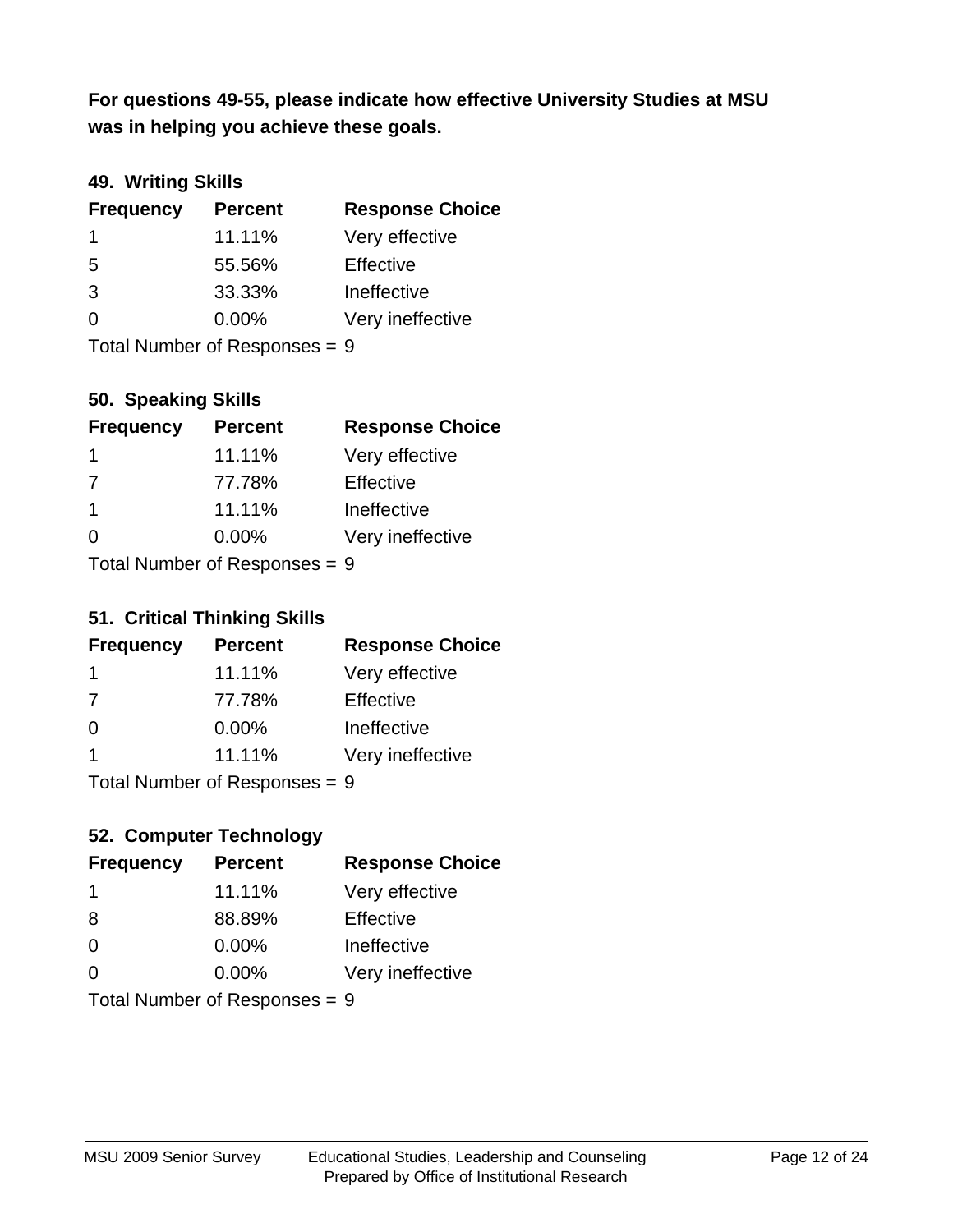## **53. General Knowledge in the liberal arts and sciences**

| <b>Frequency</b> | <b>Percent</b> | <b>Response Choice</b> |
|------------------|----------------|------------------------|
|                  | 11.11%         | Very effective         |
| 6                | 66.67%         | Effective              |
| $\mathcal{P}$    | 22.22%         | Ineffective            |
| $\Omega$         | $0.00\%$       | Very ineffective       |
|                  |                |                        |

Total Number of Responses = 9

#### **54. International Perspectives**

| <b>Frequency</b> | <b>Percent</b> | <b>Response Choice</b> |
|------------------|----------------|------------------------|
| 1                | 11.11%         | Very effective         |
| -7               | 77.78%         | Effective              |
| $\Omega$         | 0.00%          | Ineffective            |
| 1                | 11.11%         | Very ineffective       |
|                  |                |                        |

Total Number of Responses = 9

### **55. Stimulation of interest in areas outside your chosen field of study**

| <b>Frequency</b> | <b>Percent</b>              | <b>Response Choice</b> |
|------------------|-----------------------------|------------------------|
| 1                | 11.11%                      | Very effective         |
| 6                | 66.67%                      | Effective              |
| 2                | 22.22%                      | Ineffective            |
| $\Omega$         | 0.00%                       | Very ineffective       |
|                  | Tatal Manuela and Dannanana |                        |

Total Number of Responses = 9

## **For questions 56-83, please indicate how satisfactorily the following met your needs**

#### **56. African-American Student Services**

| <b>Frequency</b> | <b>Percent</b>                  | <b>Response Choice</b> |
|------------------|---------------------------------|------------------------|
| 8                | 88.89%                          | Did not use            |
| $\overline{1}$   | 11.11%                          | Very satisfied         |
| $\Omega$         | 0.00%                           | <b>Satisfied</b>       |
| $\Omega$         | $0.00\%$                        | <b>Dissatisfied</b>    |
| $\Omega$         | 0.00%                           | Very dissatisfied      |
|                  | Total Number of Responses = $9$ |                        |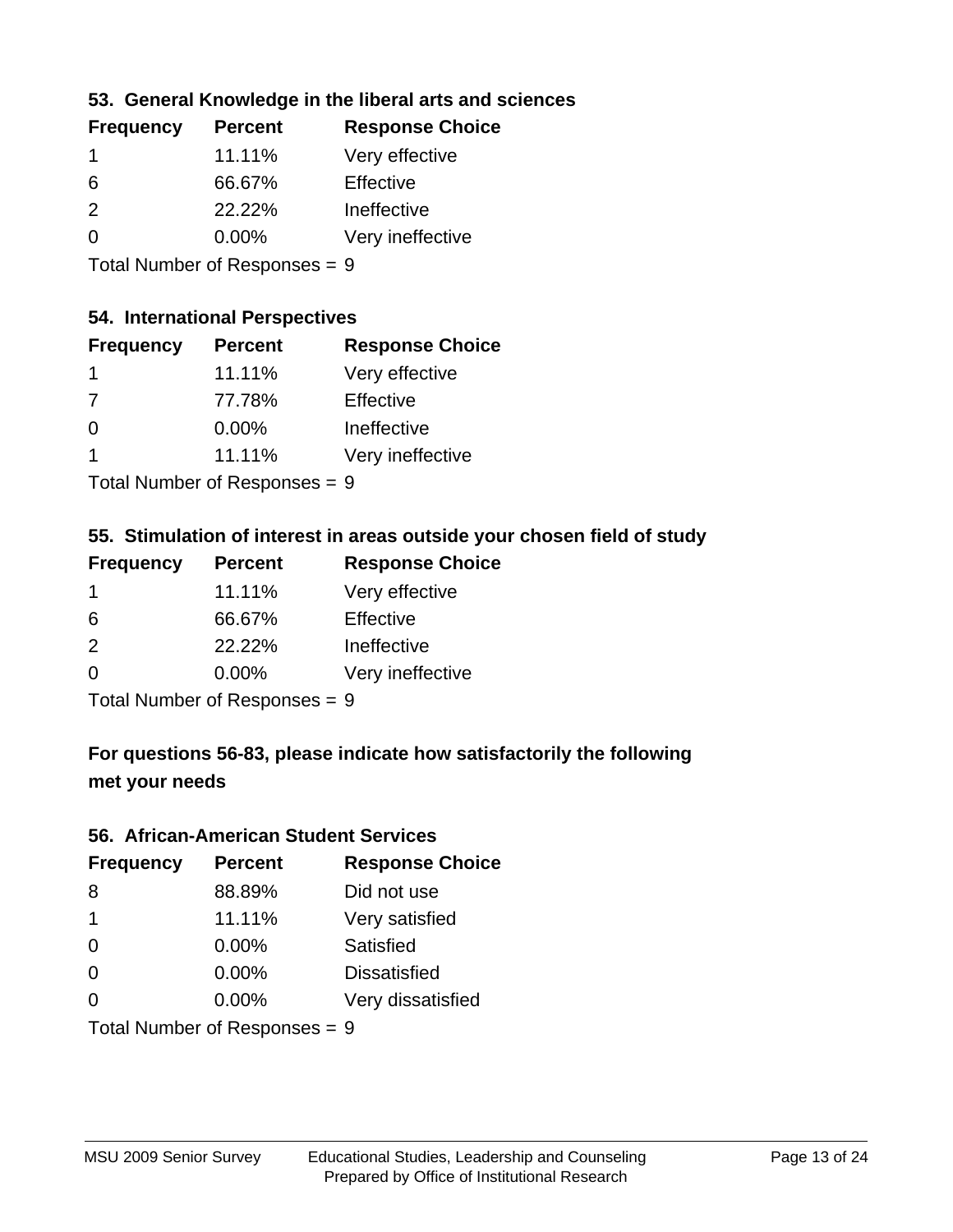### **57. Career Services Office**

| <b>Frequency</b> | <b>Percent</b> | <b>Response Choice</b> |
|------------------|----------------|------------------------|
| 6                | 66.67%         | Did not use            |
| 1                | 11.11%         | Very satisfied         |
| 2                | 22.22%         | Satisfied              |
|                  | $0.00\%$       | <b>Dissatisfied</b>    |
|                  | $0.00\%$       | Very dissatisfied      |
|                  |                |                        |

Total Number of Responses = 9

## **58. Counseling and Testing Center**

| <b>Frequency</b> | <b>Percent</b>             | <b>Response Choice</b> |
|------------------|----------------------------|------------------------|
| 8                | 88.89%                     | Did not use            |
| 1                | 11.11%                     | Very satisfied         |
| $\Omega$         | 0.00%                      | Satisfied              |
| $\Omega$         | 0.00%                      | <b>Dissatisfied</b>    |
| 0                | $0.00\%$                   | Very dissatisfied      |
|                  | Total Number of Deepersoon |                        |

Total Number of Responses = 9

#### **59. Cultural programming and activities**

| <b>Frequency</b> | <b>Percent</b>             | <b>Response Choice</b> |
|------------------|----------------------------|------------------------|
| -7               | 77.78%                     | Did not use            |
| $\mathbf 1$      | 11.11%                     | Very satisfied         |
| $\mathbf 1$      | 11.11%                     | <b>Satisfied</b>       |
| $\Omega$         | $0.00\%$                   | <b>Dissatisfied</b>    |
| ∩                | $0.00\%$                   | Very dissatisfied      |
|                  | Total Number of Deepersoon |                        |

Total Number of Responses = 9

### **60. E-study courses**

| <b>Frequency</b> | <b>Percent</b>                | <b>Response Choice</b> |
|------------------|-------------------------------|------------------------|
| 3                | 33.33%                        | Did not use            |
| $\overline{4}$   | 44.44%                        | Very satisfied         |
| 2                | 22.22%                        | Satisfied              |
| $\Omega$         | $0.00\%$                      | <b>Dissatisfied</b>    |
| $\Omega$         | 0.00%                         | Very dissatisfied      |
|                  | Total Number of Responses = 9 |                        |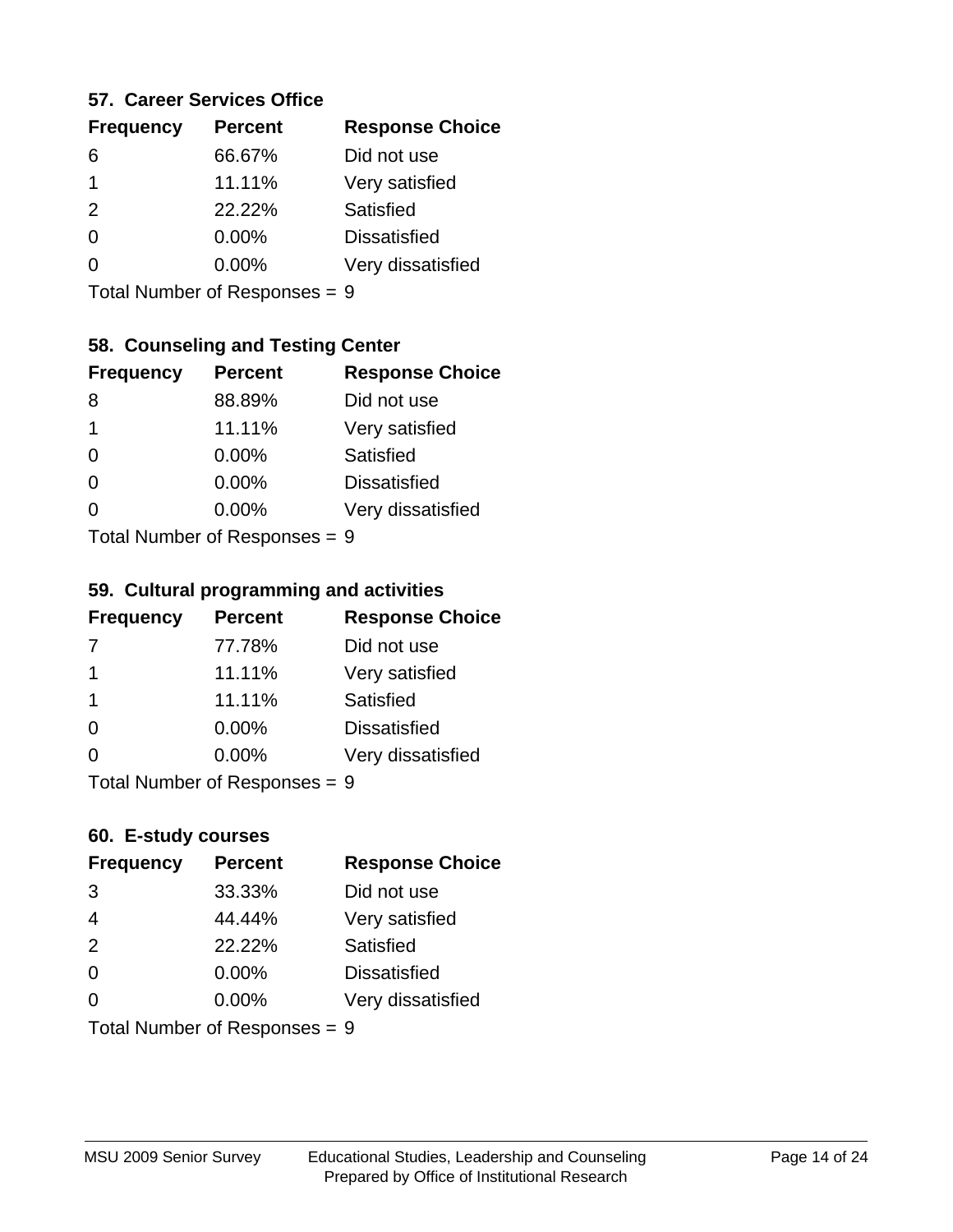### **61. Food Services**

| <b>Frequency</b> | <b>Percent</b> | <b>Response Choice</b> |
|------------------|----------------|------------------------|
| 5                | 55.56%         | Did not use            |
|                  | 11.11%         | Very satisfied         |
| $\mathcal{P}$    | 22.22%         | Satisfied              |
| 0                | $0.00\%$       | <b>Dissatisfied</b>    |
|                  | 11.11%         | Very dissatisfied      |
|                  |                |                        |

Total Number of Responses = 9

## **62. Greek life and activities**

| <b>Frequency</b>           | <b>Percent</b> | <b>Response Choice</b> |
|----------------------------|----------------|------------------------|
| 6                          | 66.67%         | Did not use            |
| 2                          | 22.22%         | Very satisfied         |
| 1                          | 11.11%         | Satisfied              |
| $\Omega$                   | 0.00%          | <b>Dissatisfied</b>    |
| ∩                          | 0.00%          | Very dissatisfied      |
| Total Number of Decononces |                |                        |

Total Number of Responses = 9

#### **63. Health Services**

| <b>Frequency</b> | <b>Percent</b> | <b>Response Choice</b> |
|------------------|----------------|------------------------|
| 6                | 66.67%         | Did not use            |
| 2                | 22.22%         | Very satisfied         |
| $\mathbf 1$      | 11.11%         | Satisfied              |
| $\Omega$         | 0.00%          | <b>Dissatisfied</b>    |
| $\Omega$         | 0.00%          | Very dissatisfied      |
|                  |                |                        |

Total Number of Responses = 9

## **64. Honor Societies/Departmental Clubs/Special Interest Organizations**

| <b>Frequency</b> | <b>Percent</b>                | <b>Response Choice</b> |
|------------------|-------------------------------|------------------------|
| 6                | 66.67%                        | Did not use            |
| 2                | 22.22%                        | Very satisfied         |
| $\mathbf 1$      | 11.11%                        | <b>Satisfied</b>       |
| $\Omega$         | $0.00\%$                      | <b>Dissatisfied</b>    |
| $\Omega$         | 0.00%                         | Very dissatisfied      |
|                  | Total Number of Responses = 9 |                        |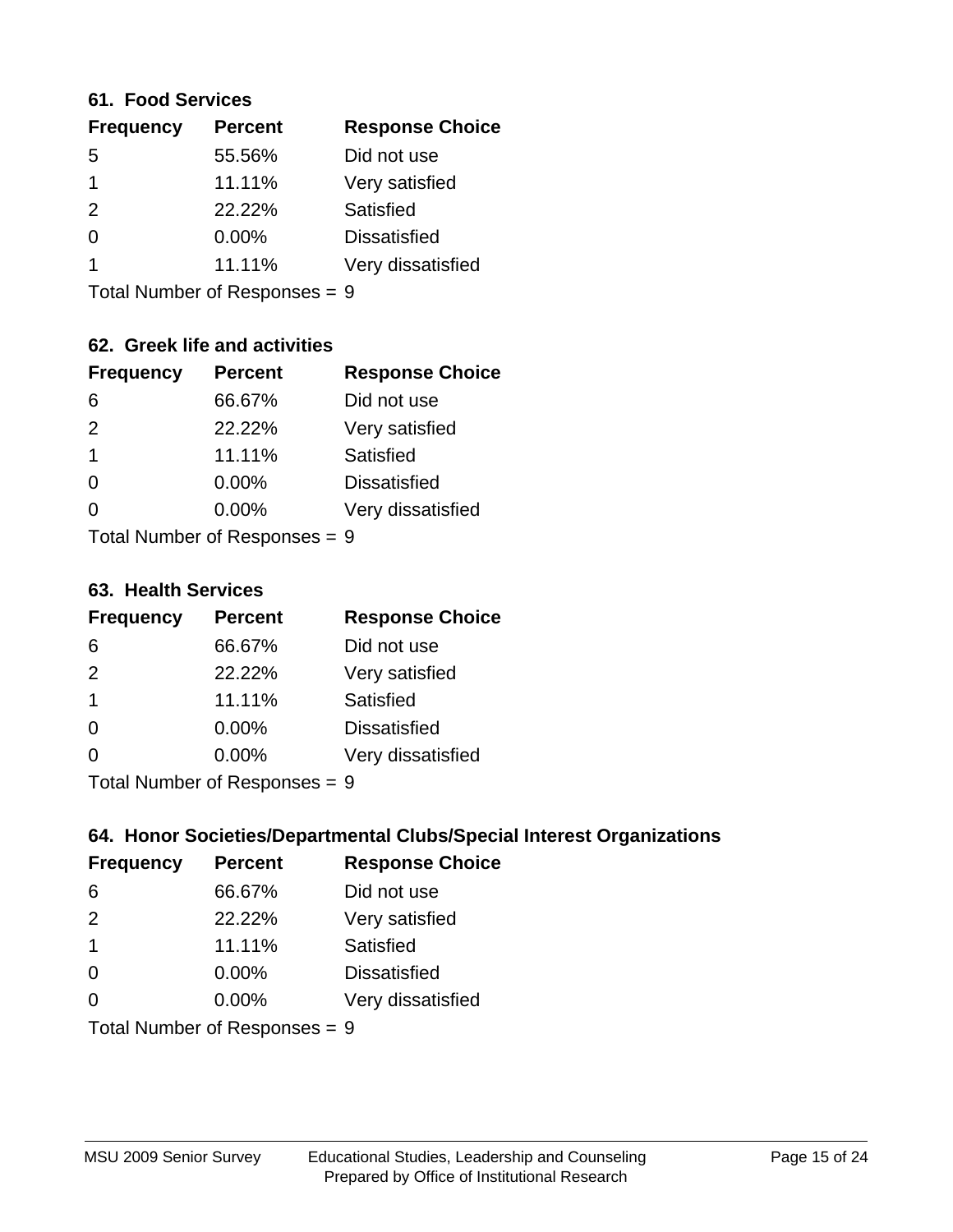### **65. International Programs and activities**

| <b>Frequency</b> | <b>Percent</b> | <b>Response Choice</b> |
|------------------|----------------|------------------------|
| 8                | 88.89%         | Did not use            |
| 1                | 11.11%         | Very satisfied         |
| O                | $0.00\%$       | Satisfied              |
| O                | $0.00\%$       | <b>Dissatisfied</b>    |
|                  | $0.00\%$       | Very dissatisfied      |
|                  |                |                        |

Total Number of Responses = 9

## **66. International student support services**

| <b>Frequency</b> | <b>Percent</b>             | <b>Response Choice</b> |
|------------------|----------------------------|------------------------|
| 8                | 88.89%                     | Did not use            |
| 1                | 11.11%                     | Very satisfied         |
| $\Omega$         | 0.00%                      | <b>Satisfied</b>       |
| $\Omega$         | 0.00%                      | <b>Dissatisfied</b>    |
| 0                | 0.00%                      | Very dissatisfied      |
|                  | Total Number of Deepersoon |                        |

Total Number of Responses = 9

#### **67. Intramural Sports and Recreation**

| <b>Frequency</b>          | <b>Percent</b> | <b>Response Choice</b> |
|---------------------------|----------------|------------------------|
| 6                         | 66.67%         | Did not use            |
| 2                         | 22.22%         | Very satisfied         |
| $\overline{1}$            | 11.11%         | <b>Satisfied</b>       |
| $\Omega$                  | $0.00\%$       | <b>Dissatisfied</b>    |
| ∩                         | 0.00%          | Very dissatisfied      |
| Total Number of Desponses |                |                        |

Total Number of Responses = 9

## **68. Lowry Center/Community College**

| <b>Frequency</b>              | <b>Percent</b> | <b>Response Choice</b> |
|-------------------------------|----------------|------------------------|
|                               | 77.78%         | Did not use            |
| 2                             | 22.22%         | Very satisfied         |
| $\Omega$                      | 0.00%          | Satisfied              |
| $\Omega$                      | 0.00%          | <b>Dissatisfied</b>    |
| 0                             | $0.00\%$       | Very dissatisfied      |
| Total Number of Responses = 9 |                |                        |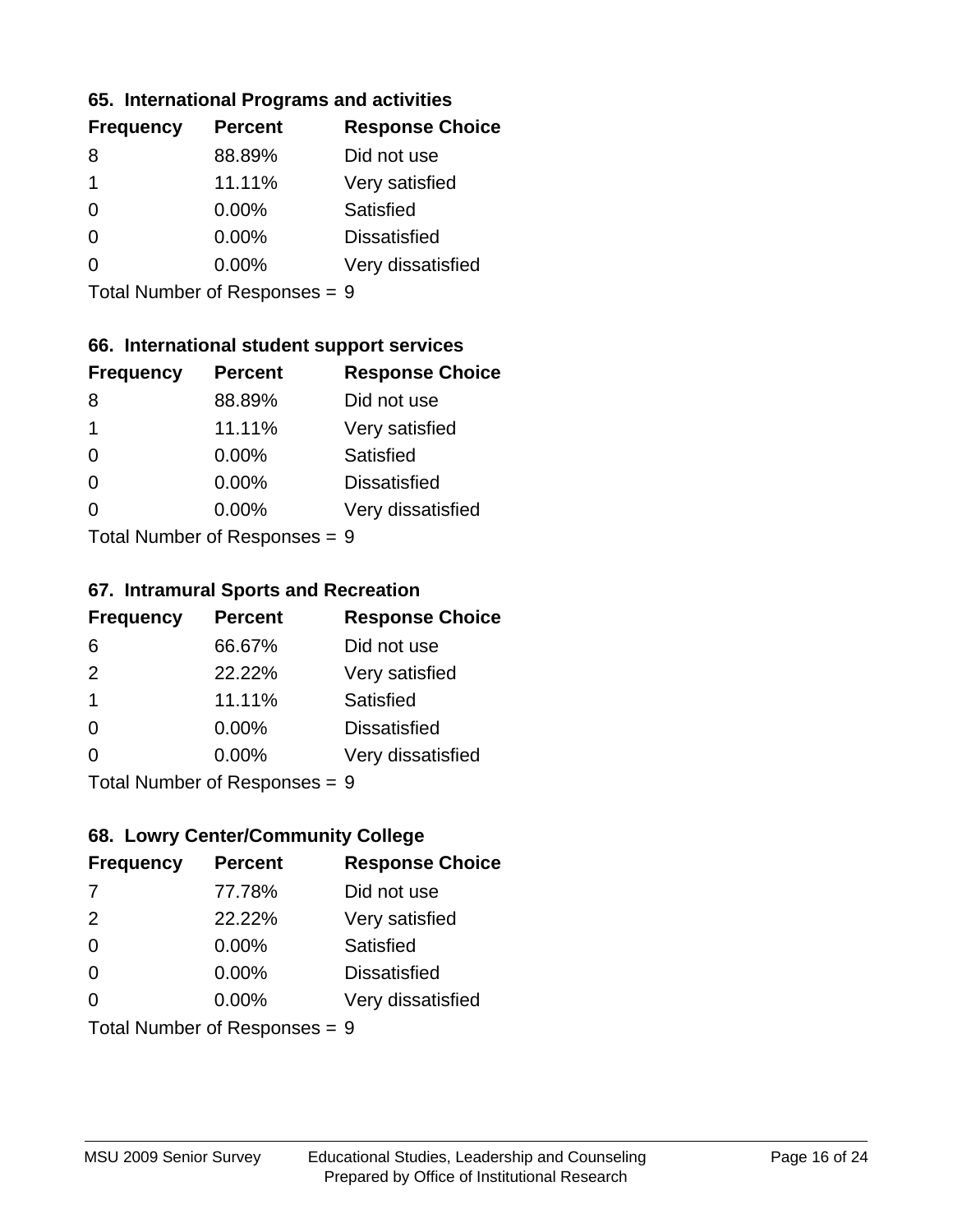## **69. Library**

| <b>Frequency</b> | <b>Percent</b> | <b>Response Choice</b> |
|------------------|----------------|------------------------|
| 4                | 44.44%         | Did not use            |
| 2                | 22.22%         | Very satisfied         |
| 3                | 33.33%         | Satisfied              |
| $\Omega$         | $0.00\%$       | <b>Dissatisfied</b>    |
| 0                | $0.00\%$       | Very dissatisfied      |
|                  |                |                        |

Total Number of Responses = 9

## **70. MAP Report**

| <b>Frequency</b>              | <b>Percent</b> | <b>Response Choice</b> |
|-------------------------------|----------------|------------------------|
| 1                             | 11.11%         | Did not use            |
| 2                             | 22.22%         | Very satisfied         |
| $\overline{4}$                | 44.44%         | Satisfied              |
| 2                             | 22.22%         | <b>Dissatisfied</b>    |
| ∩                             | 0.00%          | Very dissatisfied      |
| Total Number of Responses = 9 |                |                        |

### **71. MSU Web site**

| <b>Frequency</b>              | <b>Percent</b> | <b>Response Choice</b> |
|-------------------------------|----------------|------------------------|
| $\Omega$                      | 0.00%          | Did not use            |
| $\overline{4}$                | 44.44%         | Very satisfied         |
| 5                             | 55.56%         | Satisfied              |
| $\Omega$                      | 0.00%          | <b>Dissatisfied</b>    |
| $\Omega$                      | 0.00%          | Very dissatisfied      |
| Total Number of Responses = 9 |                |                        |

## **72. NCAA Sports**

| <b>Frequency</b> | <b>Percent</b>                | <b>Response Choice</b> |
|------------------|-------------------------------|------------------------|
| 6                | 66.67%                        | Did not use            |
| $\overline{1}$   | 11.11%                        | Very satisfied         |
| 2                | 22.22%                        | <b>Satisfied</b>       |
| $\Omega$         | $0.00\%$                      | <b>Dissatisfied</b>    |
| $\Omega$         | $0.00\%$                      | Very dissatisfied      |
|                  | Total Number of Responses = 9 |                        |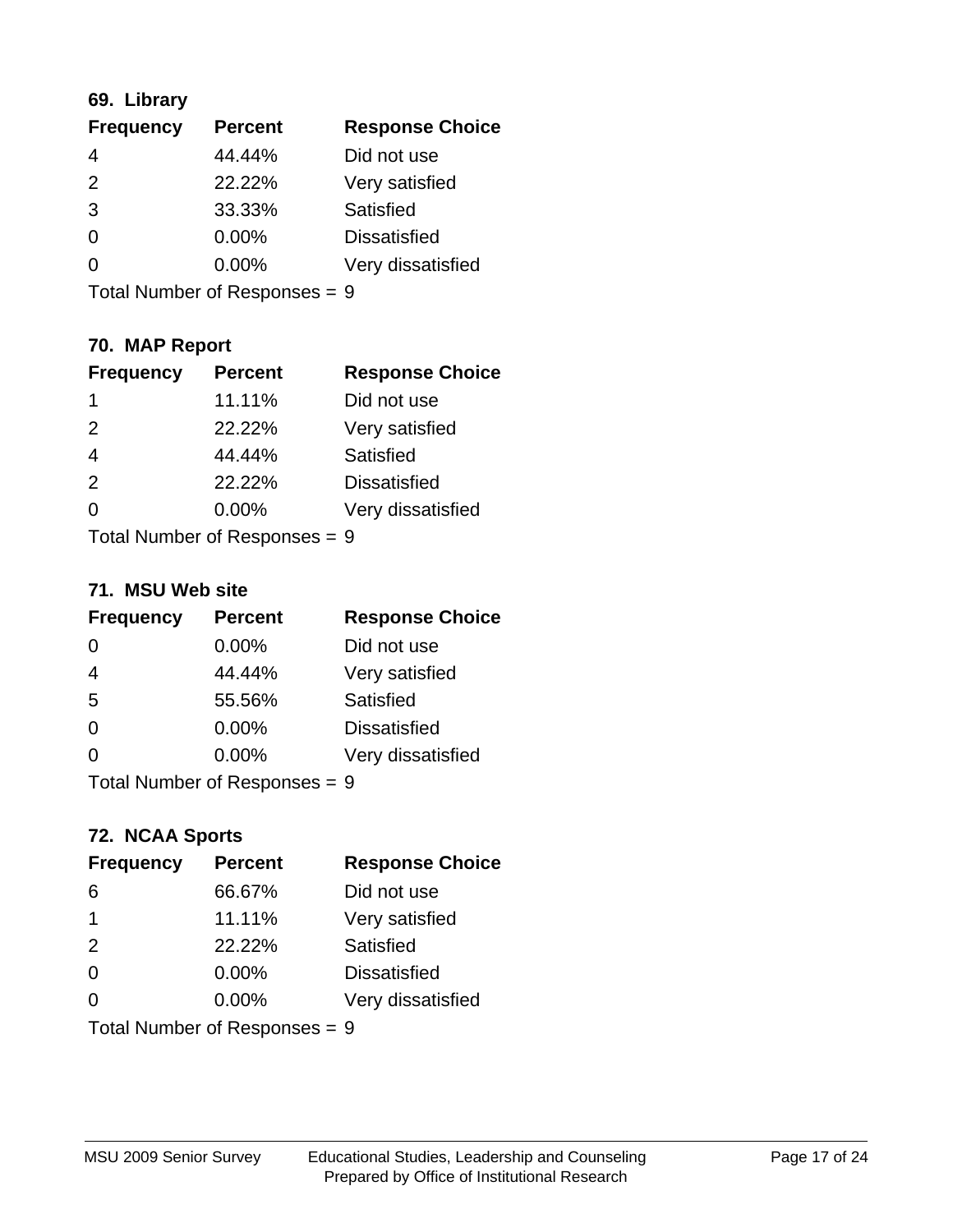### **73. Online courses that are not e-study**

| <b>Frequency</b> | <b>Percent</b> | <b>Response Choice</b> |
|------------------|----------------|------------------------|
|                  | 44.44%         | Did not use            |
| 3                | 33.33%         | Very satisfied         |
| 2                | 22.22%         | Satisfied              |
| 0                | $0.00\%$       | <b>Dissatisfied</b>    |
|                  | $0.00\%$       | Very dissatisfied      |
|                  |                |                        |

Total Number of Responses = 9

## **74. Racer Touch Registration**

| <b>Frequency</b>                                                                            | <b>Percent</b> | <b>Response Choice</b> |
|---------------------------------------------------------------------------------------------|----------------|------------------------|
| 1                                                                                           | 11.11%         | Did not use            |
|                                                                                             | 44.44%         | Very satisfied         |
| 3                                                                                           | 33.33%         | <b>Satisfied</b>       |
| 0                                                                                           | $0.00\%$       | <b>Dissatisfied</b>    |
| 1                                                                                           | 11.11%         | Very dissatisfied      |
| $T$ at all $\lambda$ becomes become a $\lambda$ $\mathbf{D}$ and $\lambda$ are a second set |                |                        |

Total Number of Responses = 9

## **75. Residential College programming and activities**

| <b>Frequency</b> | <b>Percent</b> | <b>Response Choice</b> |
|------------------|----------------|------------------------|
| 5                | 55.56%         | Did not use            |
| $\mathcal{P}$    | 22.22%         | Very satisfied         |
| $\overline{1}$   | 11.11%         | Satisfied              |
| $\overline{1}$   | 11.11%         | <b>Dissatisfied</b>    |
| $\Omega$         | $0.00\%$       | Very dissatisfied      |
|                  |                |                        |

Total Number of Responses = 9

### **76. Scholarships/grants/student employment**

| <b>Frequency</b> | <b>Percent</b>                | <b>Response Choice</b> |
|------------------|-------------------------------|------------------------|
| 3                | 33.33%                        | Did not use            |
| 2                | 22.22%                        | Very satisfied         |
| 3                | 33.33%                        | Satisfied              |
| $\mathbf 1$      | 11.11%                        | <b>Dissatisfied</b>    |
| $\Omega$         | $0.00\%$                      | Very dissatisfied      |
|                  | Total Number of Responses = 9 |                        |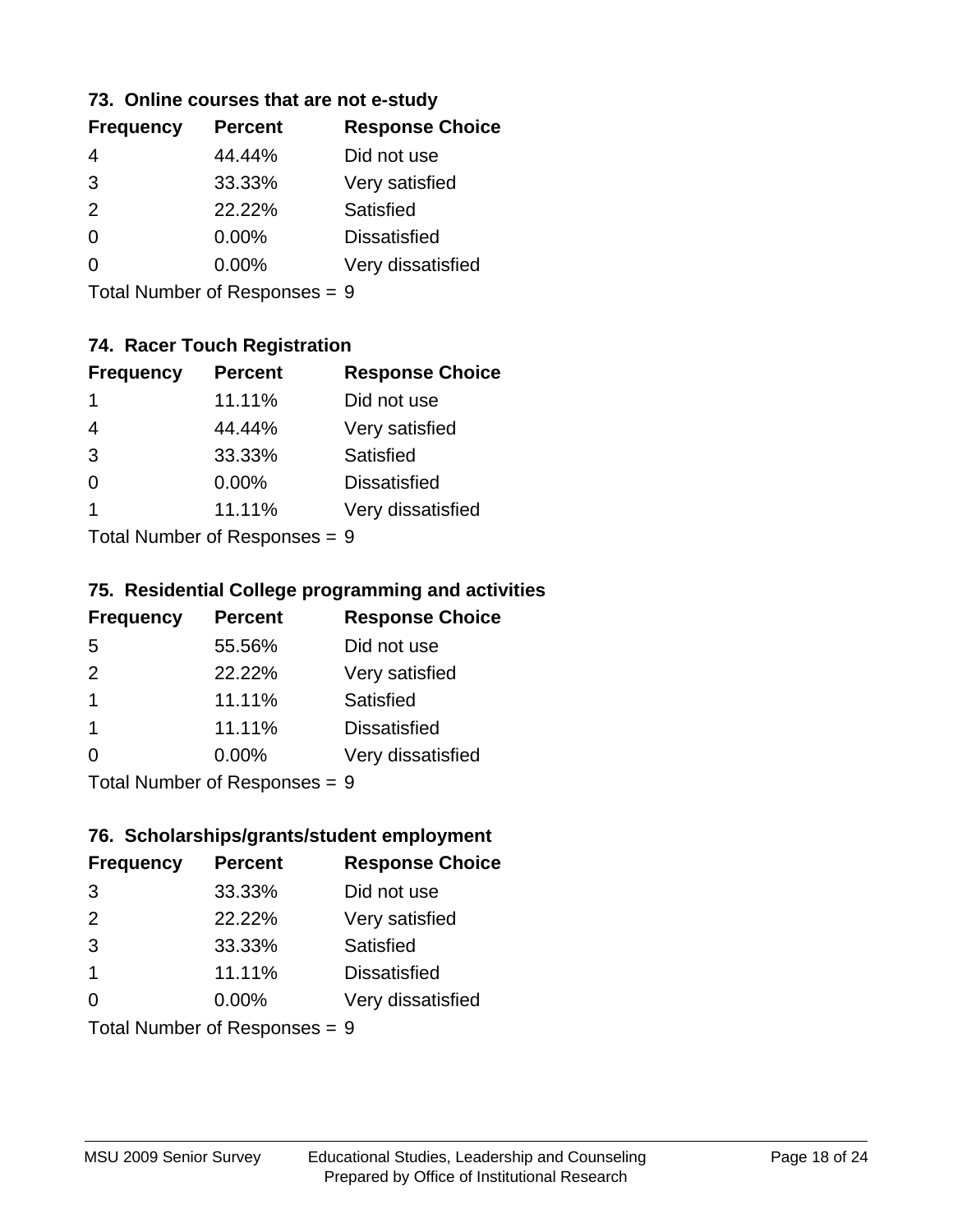## **77. Security Services**

| <b>Frequency</b> | <b>Percent</b> | <b>Response Choice</b> |
|------------------|----------------|------------------------|
| 7                | 77.78%         | Did not use            |
|                  | 11.11%         | Very satisfied         |
| 0                | $0.00\%$       | Satisfied              |
|                  | 11.11%         | <b>Dissatisfied</b>    |
|                  | $0.00\%$       | Very dissatisfied      |
|                  |                |                        |

Total Number of Responses = 9

## **78. Services for non-traditional students**

| <b>Frequency</b>           | <b>Percent</b> | <b>Response Choice</b> |
|----------------------------|----------------|------------------------|
|                            | 77.78%         | Did not use            |
| -1                         | 11.11%         | Very satisfied         |
| $\Omega$                   | 0.00%          | Satisfied              |
| $\Omega$                   | 0.00%          | <b>Dissatisfied</b>    |
| 1                          | 11.11%         | Very dissatisfied      |
| Total Number of Deepersoon |                |                        |

Total Number of Responses = 9

## **79. Student Support Services (Trio)**

| <b>Frequency</b> | <b>Percent</b>             | <b>Response Choice</b> |  |
|------------------|----------------------------|------------------------|--|
| 8                | 88.89%                     | Did not use            |  |
| -1               | 11.11%                     | Very satisfied         |  |
| $\Omega$         | $0.00\%$                   | <b>Satisfied</b>       |  |
| $\Omega$         | $0.00\%$                   | <b>Dissatisfied</b>    |  |
| ∩                | $0.00\%$                   | Very dissatisfied      |  |
|                  | Total Number of Deepersoon |                        |  |

Total Number of Responses = 9

## **80. Student PIN System**

| <b>Frequency</b>        | <b>Percent</b>                | <b>Response Choice</b> |
|-------------------------|-------------------------------|------------------------|
| $\Omega$                | 0.00%                         | Did not use            |
| $\overline{4}$          | 44.44%                        | Very satisfied         |
| $\overline{4}$          | 44.44%                        | Satisfied              |
| $\overline{\mathbf{1}}$ | 11.11%                        | <b>Dissatisfied</b>    |
| $\Omega$                | 0.00%                         | Very dissatisfied      |
|                         | Total Number of Responses = 9 |                        |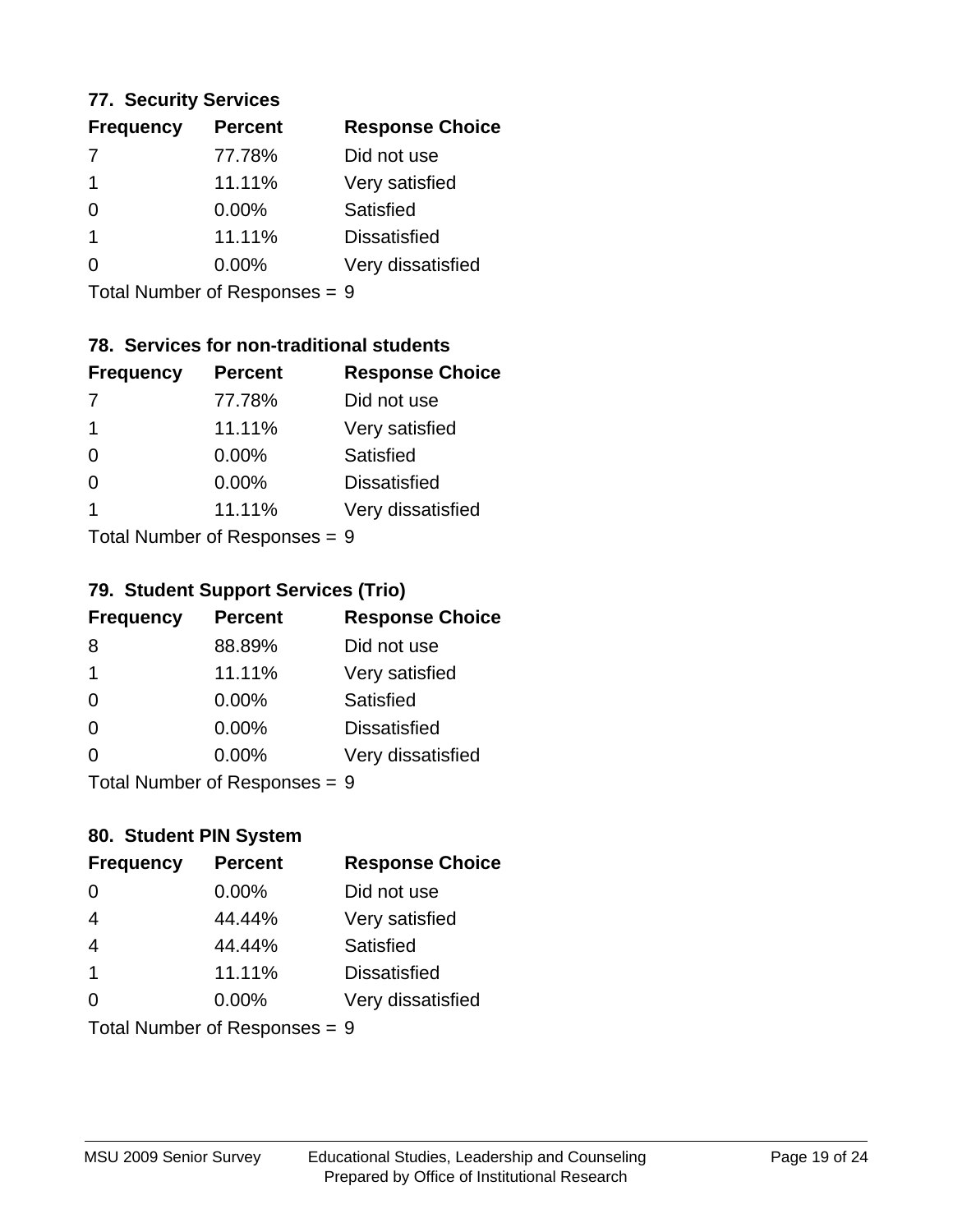## **81. Student Records/Transcript Services**

| <b>Frequency</b> | <b>Percent</b> | <b>Response Choice</b> |
|------------------|----------------|------------------------|
|                  | 11.11%         | Did not use            |
| 4                | 44.44%         | Very satisfied         |
| $\mathcal{P}$    | 22.22%         | Satisfied              |
| $\mathcal{P}$    | 22.22%         | <b>Dissatisfied</b>    |
| $\Omega$         | $0.00\%$       | Very dissatisfied      |

Total Number of Responses = 9

## **82. Computer and Internet access for study and research needs**

| <b>Frequency</b> | <b>Percent</b>                                                                                                  | <b>Response Choice</b> |  |
|------------------|-----------------------------------------------------------------------------------------------------------------|------------------------|--|
| 3                | 33.33%                                                                                                          | Did not use            |  |
| 3                | 33.33%                                                                                                          | Very satisfied         |  |
| 3                | 33.33%                                                                                                          | Satisfied              |  |
| $\Omega$         | 0.00%                                                                                                           | <b>Dissatisfied</b>    |  |
| $\Omega$         | 0.00%                                                                                                           | Very dissatisfied      |  |
|                  | The Little and the Little Communication of the Communication of the Communication of the Communication of the U |                        |  |

Total Number of Responses = 9

#### **83. Women's Center**

| <b>Frequency</b> | <b>Percent</b>                                                                                                 | <b>Response Choice</b> |
|------------------|----------------------------------------------------------------------------------------------------------------|------------------------|
| 8                | 88.89%                                                                                                         | Did not use            |
| $\mathbf 1$      | 11.11%                                                                                                         | Very satisfied         |
| $\Omega$         | 0.00%                                                                                                          | Satisfied              |
| $\Omega$         | 0.00%                                                                                                          | <b>Dissatisfied</b>    |
| 0                | 0.00%                                                                                                          | Very dissatisfied      |
|                  | The INDIAN Contract Contract in the Contract of Contract of Contract of Contract of Contract of Contract of Co |                        |

Total Number of Responses = 9

## **84. To what extent did you participate in Residential College activities?**

| <b>Frequency</b>           | <b>Percent</b> | <b>Response Choice</b> |  |
|----------------------------|----------------|------------------------|--|
| 6                          | 66.67%         | Did not participate    |  |
| $\mathcal{P}$              | 22.22%         | Frequently             |  |
| -1                         | 11.11%         | Occasionally           |  |
| $\Omega$                   | 0.00%          | Seldom                 |  |
| Tetal Number of Desperance |                |                        |  |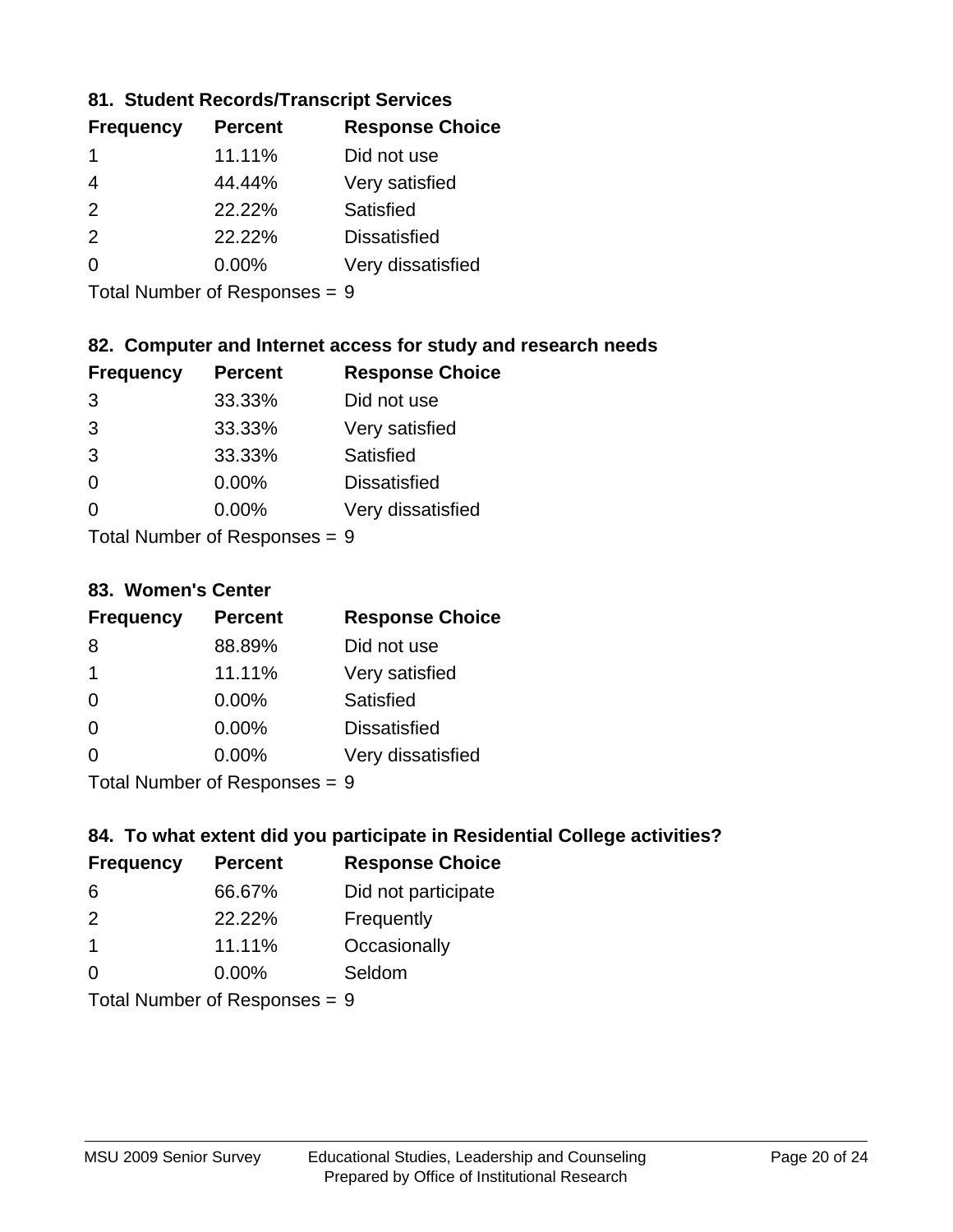| <b>Frequency</b> | <b>Percent</b> | <b>Response Choice</b>                 |
|------------------|----------------|----------------------------------------|
| 4                | 44.44%         | Not familiar with Residential Colleges |
|                  | 11.11%         | Very positive                          |
| -4               | 44.44%         | <b>Positive</b>                        |
| $\overline{0}$   | 0.00%          | <b>Negative</b>                        |
| 0                | $0.00\%$       | Very negative                          |
|                  |                |                                        |

## **85. Which phrase best describes your opinion of Residential Colleges?**

Total Number of Responses = 9

### **Questions 86-95**

**University Graduate." Please indicate how effective your MSU experience was in The University has formulated ten desired "Characteristics of the Murray State enhancing your abilities in each area.**

**86. Engage in mature, independent and creative thought and express that thought effectively in oral and written communication;**

| <b>Percent</b> | <b>Response Choice</b> |
|----------------|------------------------|
| 22.22%         | Very effective         |
| 77.78%         | Effective              |
| 0.00%          | Ineffective            |
| $0.00\%$       | Very ineffective       |
|                |                        |

Total Number of Responses = 9

**87. Understand and apply the critical and scientific methodologies that** 

**academic disciplines employ to discover knowledge and ascertain its validity;**

| <b>Frequency</b> | <b>Percent</b> | <b>Response Choice</b> |
|------------------|----------------|------------------------|
| $\mathcal{P}$    | 22.22%         | Very effective         |
| 6                | 66.67%         | Effective              |
|                  | 11.11%         | Ineffective            |
| $\Omega$         | 0.00%          | Very ineffective       |
|                  |                |                        |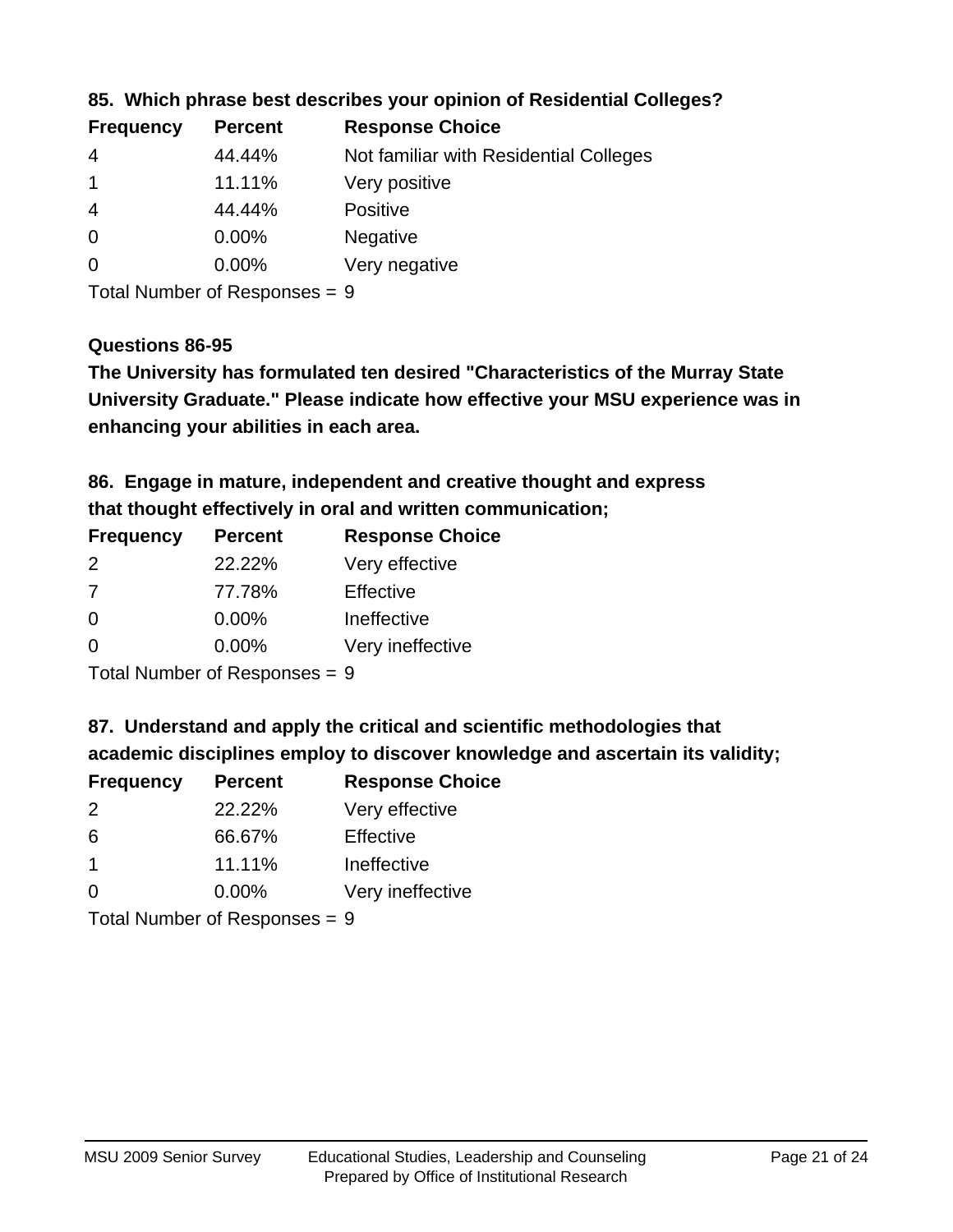# **88. Apply sound standards of information gathering, analysis and evaluation to reach logical decisions;**

| <b>Frequency</b> | <b>Percent</b> | <b>Response Choice</b> |
|------------------|----------------|------------------------|
| $\mathcal{P}$    | 22.22%         | Very effective         |
| 6                | 66.67%         | Effective              |
|                  | 11.11%         | Ineffective            |
| $\left($         | $0.00\%$       | Very ineffective       |

Total Number of Responses = 9

# **89. Understand the roles and applications of science and technology in the solution of the problems of a changing world;**

| <b>Frequency</b> | <b>Percent</b>               | <b>Response Choice</b> |
|------------------|------------------------------|------------------------|
| 2                | 22.22%                       | Very effective         |
| 6                | 66.67%                       | Effective              |
| $\overline{1}$   | 11.11%                       | Ineffective            |
| $\Omega$         | 0.00%                        | Very ineffective       |
|                  | $\tau$ . The state of $\sim$ |                        |

Total Number of Responses = 9

# **90. Demonstrate a critical understanding of the world's historical, literary, philosophical, and artistic traditions;**

| <b>Frequency</b> | <b>Percent</b> | <b>Response Choice</b> |
|------------------|----------------|------------------------|
| $\mathcal{P}$    | 22.22%         | Very effective         |
| 5                | 55.56%         | Effective              |
|                  | 11.11%         | Ineffective            |
|                  | 11.11%         | Very ineffective       |
|                  |                |                        |

Total Number of Responses = 9

# **91. Understand the dynamics of cultural diversity, of competing economic and political systems, and of complex moral and ethical issues;**

| <b>Frequency</b>                | <b>Percent</b> | <b>Response Choice</b> |
|---------------------------------|----------------|------------------------|
| 2                               | 22.22%         | Very effective         |
| 6                               | 66.67%         | Effective              |
| $\overline{1}$                  | 11.11%         | Ineffective            |
| $\Omega$                        | $0.00\%$       | Very ineffective       |
| Total Number of Responses = $9$ |                |                        |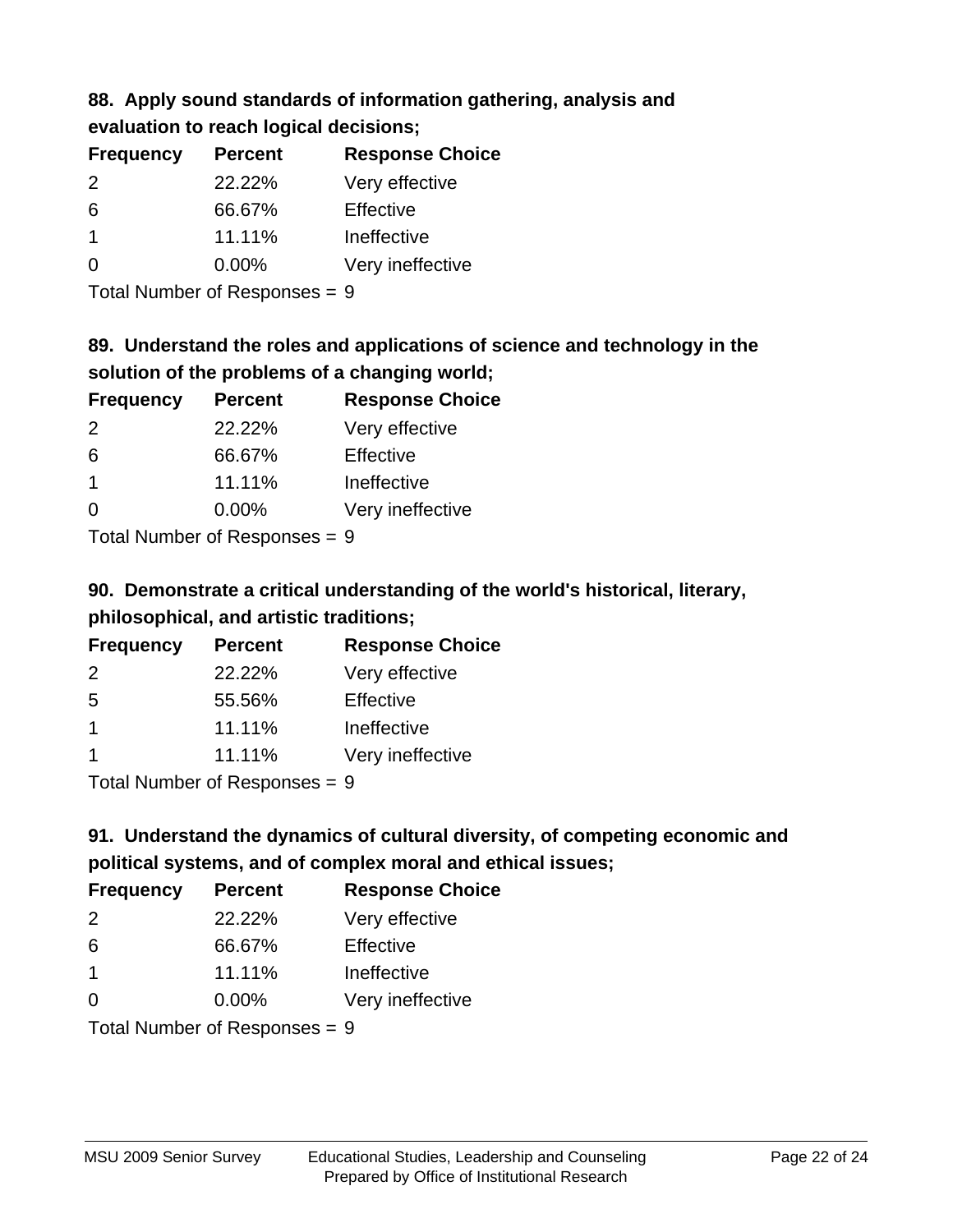## **92. Understand the nature of and engage in ethical behavior and**

**responsible citizenship;**

| <b>Frequency</b> | <b>Percent</b> | <b>Response Choice</b> |
|------------------|----------------|------------------------|
| 3                | 33.33%         | Very effective         |
| 6                | 66.67%         | Effective              |
| 0                | $0.00\%$       | Ineffective            |
| $\Omega$         | $0.00\%$       | Very ineffective       |
|                  |                |                        |

Total Number of Responses = 9

# **93. Understand the importance of the behaviors necessary to maintain a healthy lifestyle;**

| <b>Frequency</b> | <b>Percent</b> | <b>Response Choice</b> |
|------------------|----------------|------------------------|
| 3                | 33.33%         | Very effective         |
| 6                | 66.67%         | Effective              |
| $\Omega$         | 0.00%          | Ineffective            |
| $\Omega$         | 0.00%          | Very ineffective       |
|                  |                |                        |

Total Number of Responses = 9

## **94. Demonstrate mastery of a chosen field of study; and**

| <b>Frequency</b> | <b>Percent</b> | <b>Response Choice</b> |
|------------------|----------------|------------------------|
| $\mathcal{P}$    | 22.22%         | Very effective         |
| 7                | 77.78%         | Effective              |
| $\Omega$         | $0.00\%$       | Ineffective            |
| 0                | $0.00\%$       | Very ineffective       |
|                  |                |                        |

Total Number of Responses = 9

## **95. Value intellectual pursuit and continuous learning in a changing world.**

| <b>Frequency</b> | <b>Percent</b> | <b>Response Choice</b> |
|------------------|----------------|------------------------|
| 3                | 33.33%         | Very effective         |
| 6                | 66.67%         | Effective              |
| $\Omega$         | 0.00%          | Ineffective            |
| ∩                | 0.00%          | Very ineffective       |
|                  |                |                        |